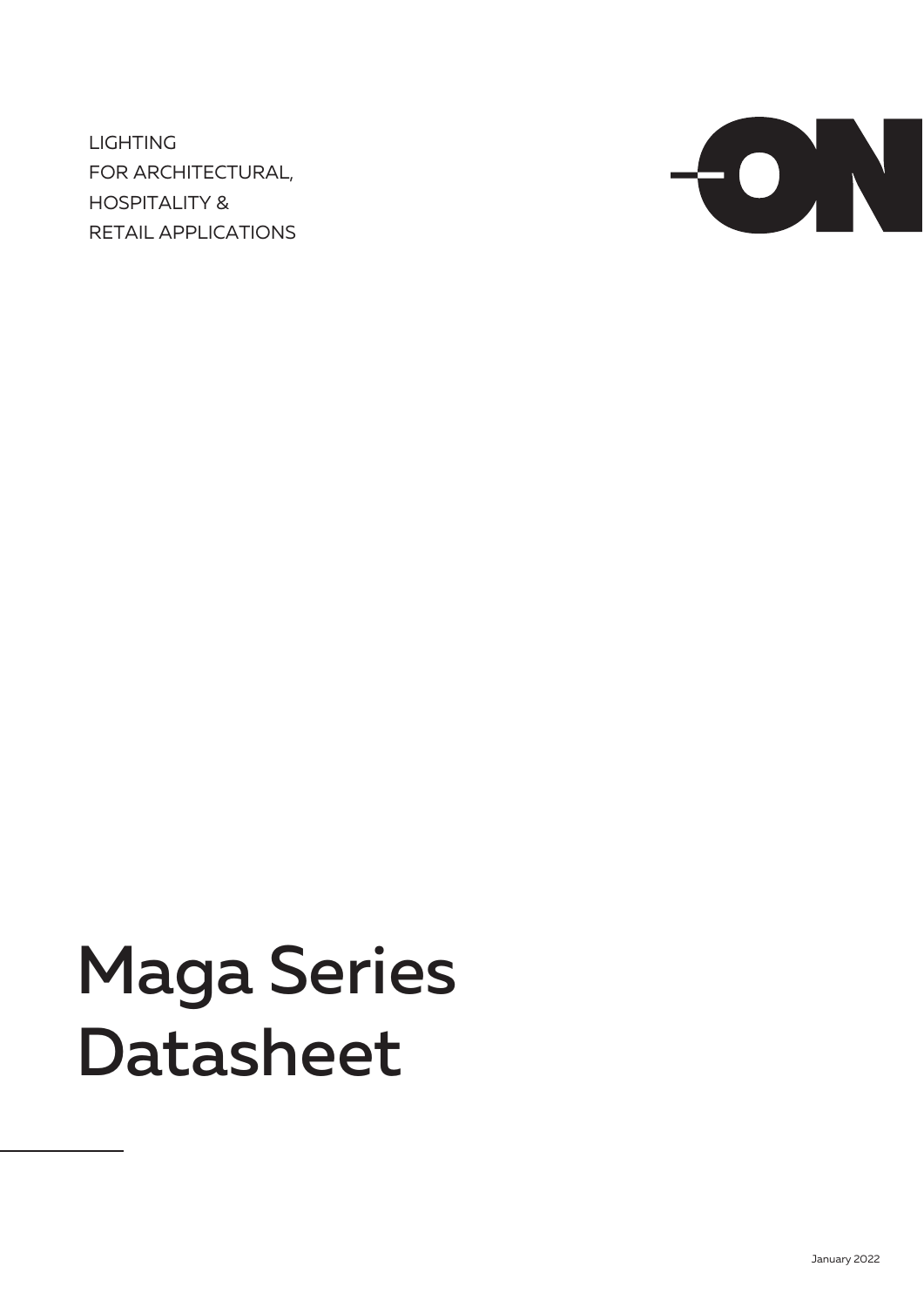### **Product**



### Low-Voltage Track

| Ami-Zoom                                                | Ami-Filter            | Cubo           | Dabo            | Pixy   | $\sf Casa$ |
|---------------------------------------------------------|-----------------------|----------------|-----------------|--------|------------|
|                                                         |                       |                | $\frac{50}{50}$ |        |            |
| O1                                                      | O <sub>2</sub>        | O <sub>3</sub> | 04              | 05     | 06         |
| Bande                                                   | <b>Bande Diffuser</b> | Ami-Pendant    | Canos           | Navia  | Mona       |
| <b><i><u>STATISTICS OF THE CASE OF THE CASE</u></i></b> |                       |                |                 |        |            |
| 07                                                      | O8                    | 09             | $10$            | $11\,$ | 12         |
| Marmor                                                  | Mika                  | Polo_50        | Polo_70         |        |            |
|                                                         |                       |                |                 |        |            |
| 13                                                      | 14                    | $15\,$         | 16              |        |            |

### Mains Voltage Recessed

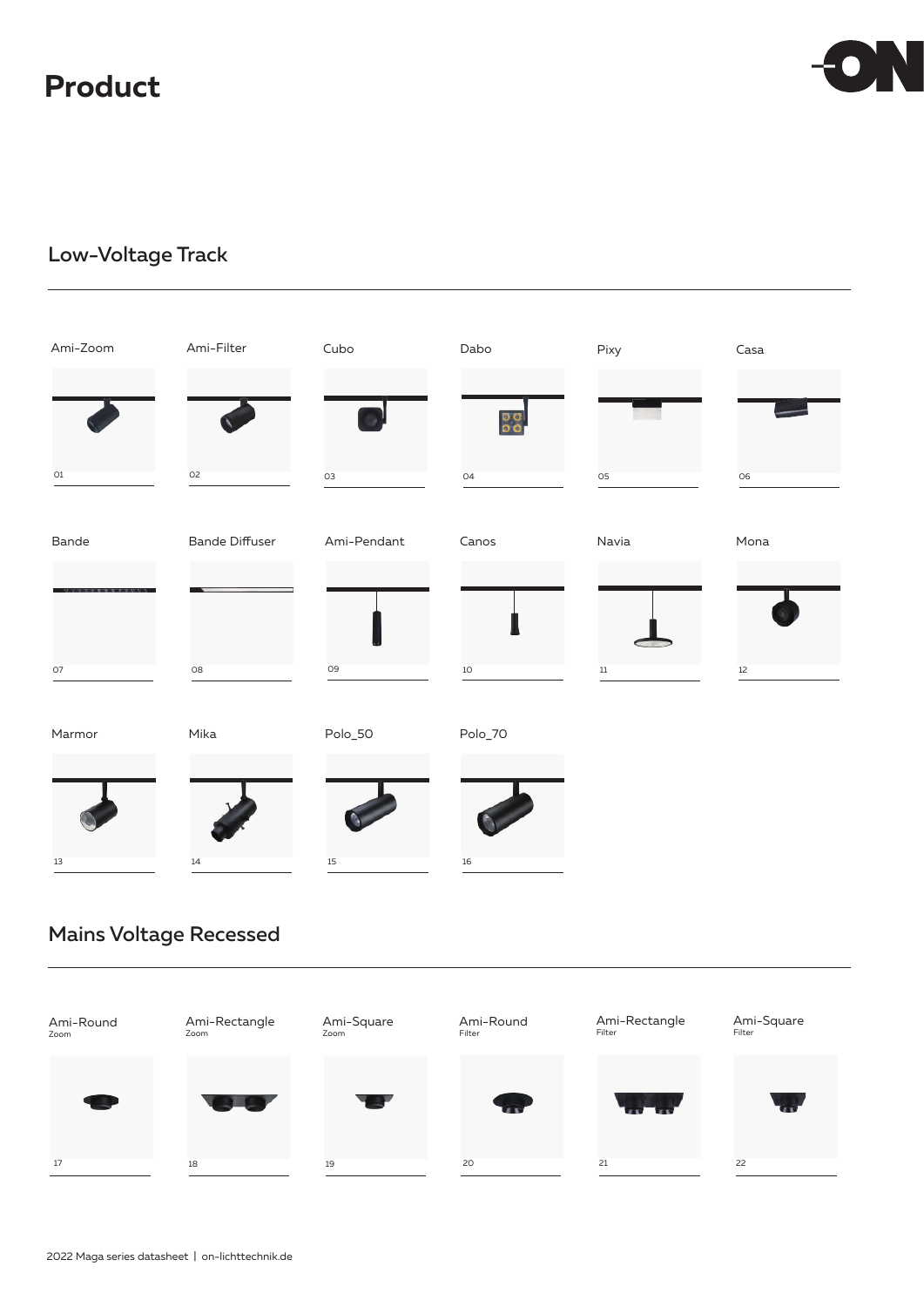### Ami-Zoom Low-Voltage Track



### Electrical system

| Total power consumption: | 10W                               |  |  |  |
|--------------------------|-----------------------------------|--|--|--|
| Power input:             | 48V                               |  |  |  |
| Operating temperature:   | $-10^{\circ}$ C ~ 35 $^{\circ}$ C |  |  |  |
| Dimming option:          | 0-10V / Dali / Casambi            |  |  |  |
| Insulation class:        | Class III                         |  |  |  |
| Light source             |                                   |  |  |  |
| LED type:                | COB                               |  |  |  |
| CCT:                     | 2700K/3000K/4000K                 |  |  |  |
| CRI:                     | Ra>90                             |  |  |  |
| Beam angle:              | $15^{\circ} - 45^{\circ}$         |  |  |  |
| UGR:                     | $<$ 16                            |  |  |  |
| Housing                  |                                   |  |  |  |
| Lamp body diameter:      | 50mm                              |  |  |  |
| Material:                | Aluminum                          |  |  |  |
| Weight:                  | 271.4g                            |  |  |  |
| Warranty                 |                                   |  |  |  |

Dimensions Period: Period: 5-year warranty

○ White Black

Features

 $(\mathsf{IP20})$ 

Dali

 $C \in$ 

 $\left\langle \mathbb{I}\right\rangle$ 

 $0 - 10V$ 

**90° 355°**

#### M403

M412



167mm

 $\overline{BA.}$  CCT 2700K 3000K 288lm 320lm 15°-45°  $\vert$  288lm  $\vert$  320lm  $\vert$  350lm

### Nomenclature

Lumen output

\*Applicable model: M40310xx90xxxxx (xx: dynamic codes)

| <b>Product Code</b> | <b>System Power</b> | <b>CCT</b>  | <b>CRI</b> | Beam Angle                  | Driver/Control | Serial No.          |
|---------------------|---------------------|-------------|------------|-----------------------------|----------------|---------------------|
| M403                | 10(10W)             | 27(2700K)   | 90(90)     | $Z2(15^{\circ}-45^{\circ})$ | $N(Non-Dim)$   | 01(B <sub>l</sub> ) |
| M412                |                     | 30(3000K)   |            |                             | $A(0-10V$ dim) | 02(White)           |
|                     |                     | 40(4000K)   |            |                             | D(Dali dim)    |                     |
|                     |                     | TW(Tunable) |            |                             |                |                     |

4000K

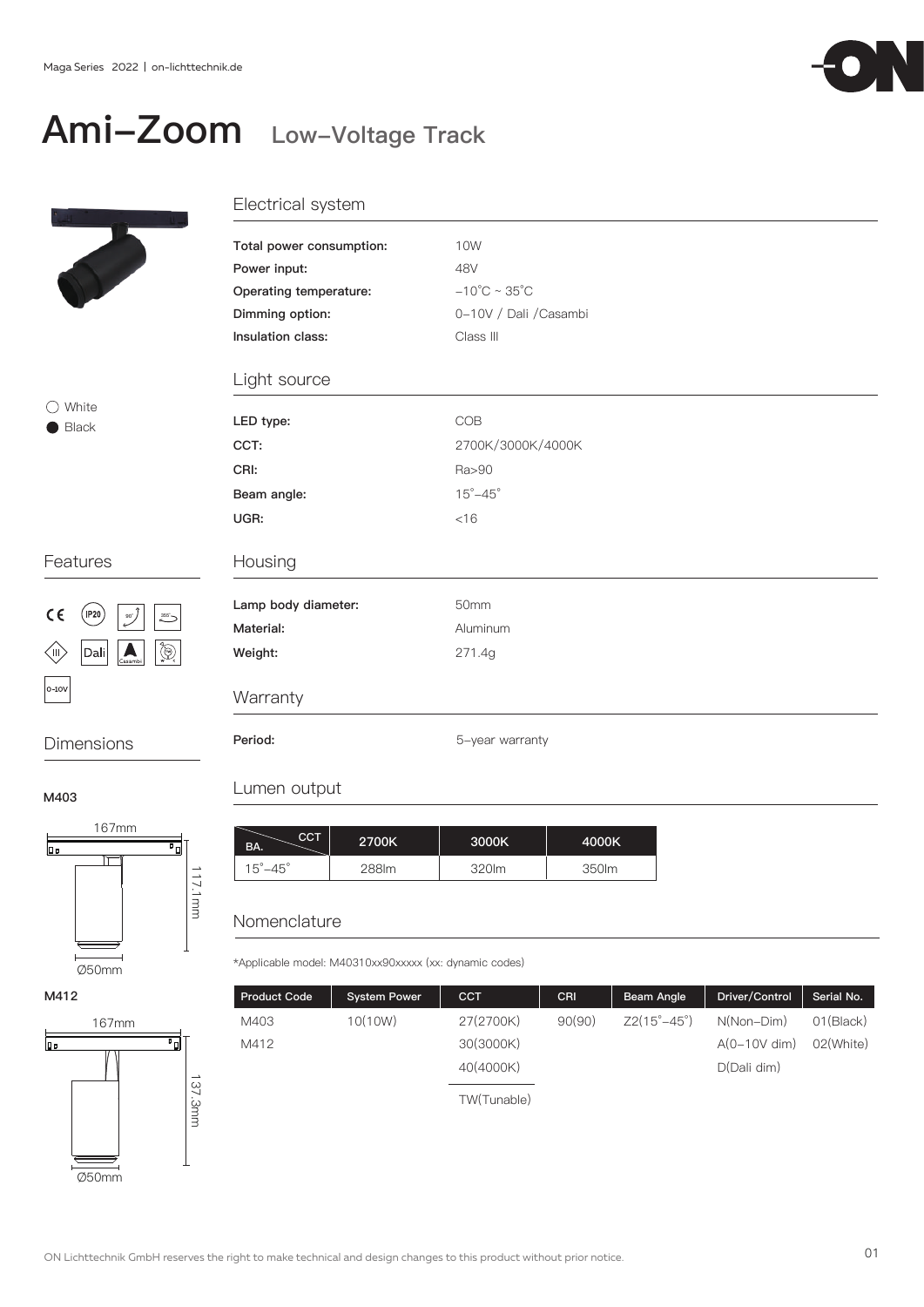### Ami-Filter Low-Voltage Track

9W 48V

 $-10^{\circ}$ C ~ 35 $^{\circ}$ C

Class III

SMD

Ra>90

 $<$ 16

0-10V / Dali /Casambi

2700K/3000K/4000K

7° /15° /24° /38° /10°x35° /Honeycomb

Electrical system

Total power consumption:

Operating temperature: Dimming option: Insulation class:

Light source

LED type: CCT: CRI:

Beam angle:

UGR:

Power input:



### ◯ White Black

### Features



### Housing Lamp body diameter: Material: Weight: 50mm Aluminum 255.6g **Warranty** Dimensions Period: 5-year warranty

M404





| Lumen output $*$ The lumen output is measured by the original optics (7°). |  |  |  |  |  |  |  |  |  |  |
|----------------------------------------------------------------------------|--|--|--|--|--|--|--|--|--|--|
|----------------------------------------------------------------------------|--|--|--|--|--|--|--|--|--|--|

| CCT<br>BA. | 2700K | 3000K | 4000K |
|------------|-------|-------|-------|
|            | 450lm | 500lm | 550lm |

### Nomenclature

\*Applicable model: M40409xx90xxxxx (xx: dynamic codes)

| <b>Product Code</b> | <b>System Power</b> | <b>CCT</b>  | CRI    | Beam Angle                  | Driver/Control | Serial No. |
|---------------------|---------------------|-------------|--------|-----------------------------|----------------|------------|
| M404                | 09(09W)             | 27(2700K)   | 90(90) | $07(7^{\circ})$             | $N(Non-Dim)$   | 01(Black)  |
| M413                |                     | 30(4000K)   |        | $15(15^{\circ})$            | $A(0-10V$ dim) | 02(White)  |
|                     |                     | 40(4000K)   |        | $24(24^{\circ})$            | D(Dali dim)    |            |
|                     |                     |             |        | 38(38°)                     |                |            |
|                     |                     |             |        | $X1(10^{\circ}x35^{\circ})$ |                |            |
|                     |                     |             |        | HC(Honeycomb)               |                |            |
|                     |                     | TW(Tunable) |        | 18(18°)                     |                |            |
|                     |                     |             |        | $24(24^{\circ})$            |                |            |
|                     |                     |             |        | 38(38°)                     |                |            |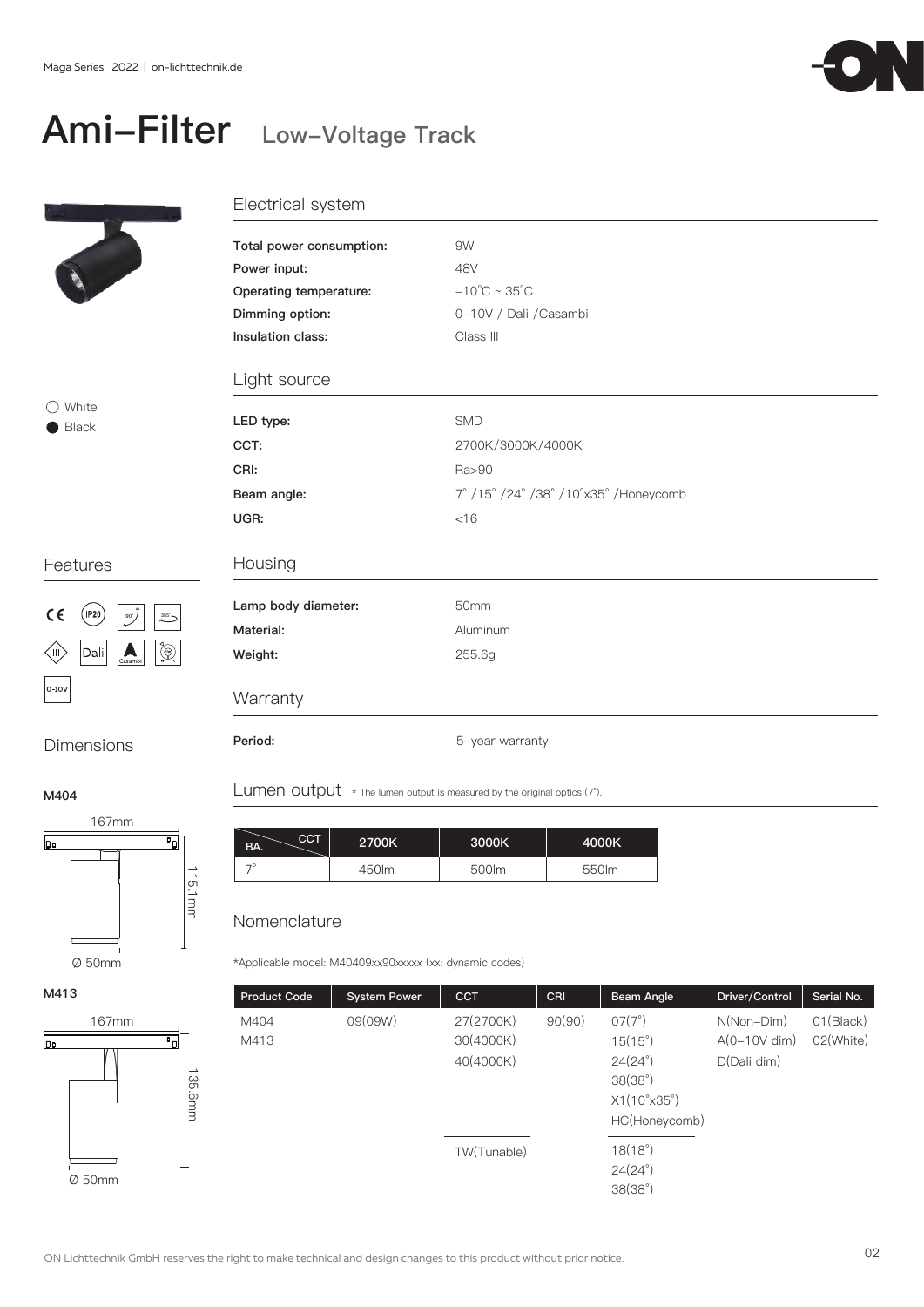

## Cubo Low-Voltage Track

|                                                                                 | Electrical system                                                        |                                   |  |
|---------------------------------------------------------------------------------|--------------------------------------------------------------------------|-----------------------------------|--|
|                                                                                 | Total power consumption:                                                 | 9W                                |  |
|                                                                                 | Power input:                                                             | 48V                               |  |
|                                                                                 | Operating temperature:                                                   | $-10^{\circ}$ C ~ 35 $^{\circ}$ C |  |
|                                                                                 | Dimming option:                                                          | 0-10V / Dali / Casambi            |  |
|                                                                                 | Insulation class:                                                        | Class III                         |  |
|                                                                                 | Light source                                                             |                                   |  |
| $\bigcirc$ White<br>Black                                                       | LED type:                                                                | <b>SMD</b>                        |  |
|                                                                                 | CCT:                                                                     | 2700K/3000K/4000K                 |  |
|                                                                                 | CRI:                                                                     | Ra>90                             |  |
|                                                                                 | Beam angle:                                                              | 7°/15°/24°/38°/10°x35°/Honeycomb  |  |
|                                                                                 | UGR:                                                                     | < 16                              |  |
| Features                                                                        | Housing                                                                  |                                   |  |
| $C \in$<br>(IP20<br>$90^{\circ}$                                                | Lamp body diameter:                                                      | 56.3mm x 56.3mm                   |  |
| $\overset{\text{355}^{\prime}}{\smile}$                                         | Material:                                                                | Aluminum                          |  |
| $\bigoplus_{\mathbf{v}}^{\mathbf{a}}$<br>Dali<br>$\sum_{\text{Casambi}}$<br>≤⊪, | Weight:                                                                  | 304.6g                            |  |
| $0-10V$                                                                         | Warranty                                                                 |                                   |  |
| Dimensions                                                                      | Period:                                                                  | 5-year warranty                   |  |
| 167mm                                                                           | Lumen output * The lumen output is measured by the original optics (7°). |                                   |  |





| CCT<br>BA. | 2700K | 3000K | 4000K |
|------------|-------|-------|-------|
| — c        | 405Im | 450lm | 500lm |

### Nomenclature

\*Applicable model: M40510xx90xxxxx (xx: dynamic codes)

| <b>Product Code</b> | <b>System Power</b> | <b>CCT</b>  | CRI    | Beam Angle                  | Driver/Control | Serial No. |
|---------------------|---------------------|-------------|--------|-----------------------------|----------------|------------|
| M405                | 09(9W)              | 27(2700K)   | 90(90) | $07(7^{\circ})$             | $N(Non-Dim)$   | 01(Black)  |
|                     |                     | 30(3000K)   |        | $15^{\circ}(15^{\circ})$    | $A(0-10V$ dim) | 02(White)  |
|                     |                     | 40(4000K)   |        | $24^{\circ}(24^{\circ})$    | D(Dali dim)    |            |
|                     |                     |             |        | $38^{\circ}(38^{\circ})$    |                |            |
|                     |                     |             |        | $X1(10^{\circ}x35^{\circ})$ |                |            |
|                     |                     |             |        | HC(Honeycomb)               |                |            |
|                     |                     | TW(Tunable) |        | $18(18^\circ)$              |                |            |
|                     |                     |             |        | $24(24^{\circ})$            |                |            |
|                     |                     |             |        | 38(38°)                     |                |            |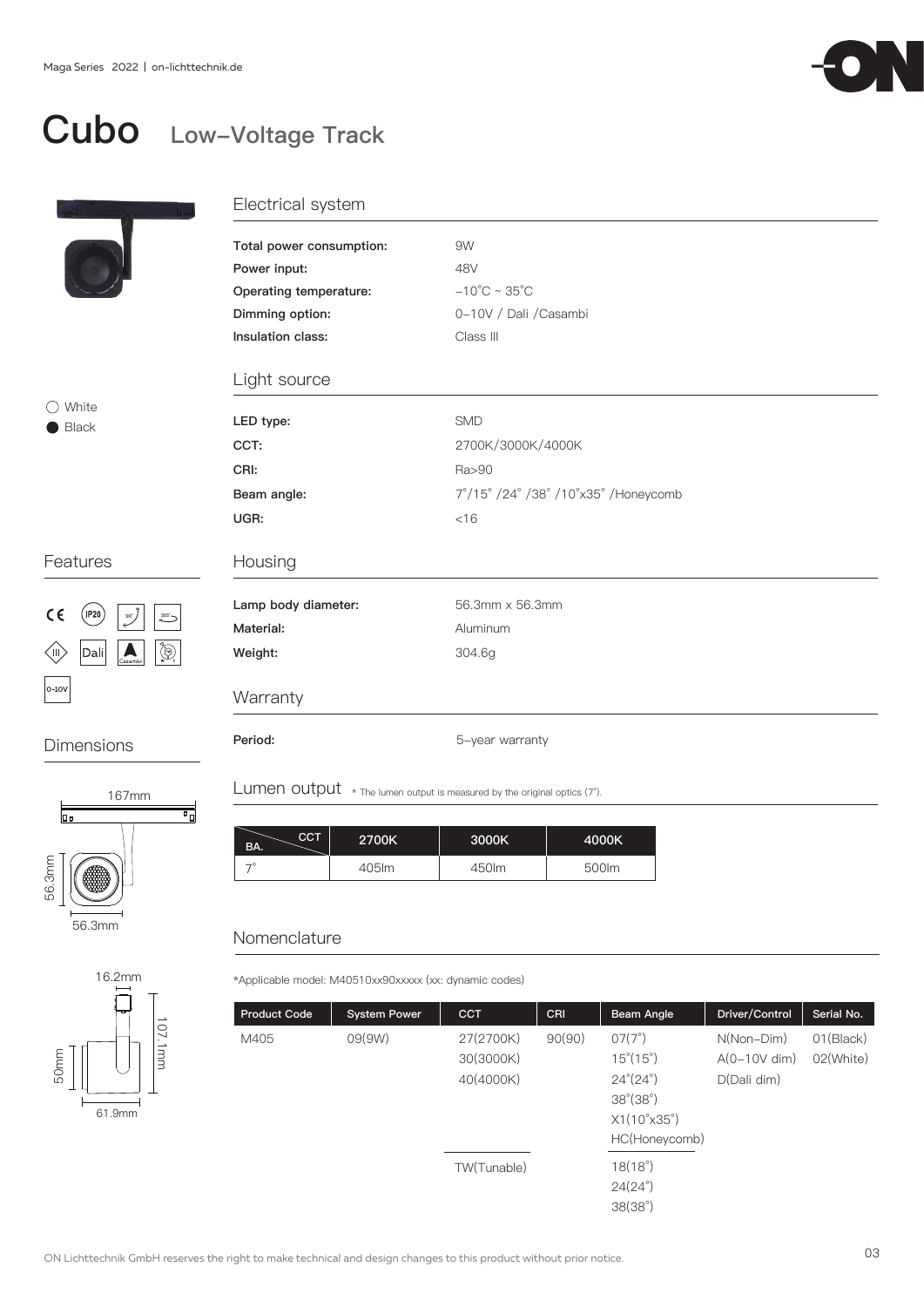

### Dabo Low-Voltage Track

|                                                     | Electrical system                                                                                          |                                                                                        |
|-----------------------------------------------------|------------------------------------------------------------------------------------------------------------|----------------------------------------------------------------------------------------|
|                                                     | Total power consumption:<br>Power input:<br>Operating temperature:<br>Dimming option:<br>Insulation class: | 10W<br>48V<br>$-10^{\circ}$ C ~ 35 $^{\circ}$ C<br>0-10V / Dali / Casambi<br>Class III |
|                                                     | Light source                                                                                               |                                                                                        |
| $\bigcirc$ White                                    |                                                                                                            | SMD                                                                                    |
| $\blacksquare$ Black                                | LED type:<br>CCT:                                                                                          | 2700K/3000K/4000K                                                                      |
|                                                     |                                                                                                            |                                                                                        |
|                                                     | CRI:                                                                                                       | Ra>90                                                                                  |
|                                                     | Beam angle:                                                                                                | $10^{\circ}$                                                                           |
|                                                     | UGR:                                                                                                       | $<$ 16                                                                                 |
| Features                                            | Housing                                                                                                    |                                                                                        |
| $\frac{1}{200}$<br>$($ IP20 $)$<br>$C \in$          | Lamp body diameter:                                                                                        | 55,9mm x 55,9m                                                                         |
| 355'                                                | Material:                                                                                                  | Aluminum                                                                               |
| $\sum_{\text{Casambi}}$<br>Dali<br>(III)<br>$0-10V$ | Weight:                                                                                                    | 266g                                                                                   |
| <b>Dimensions</b>                                   | Warranty                                                                                                   |                                                                                        |
| 167mm                                               | Period:                                                                                                    | 5-year warranty                                                                        |
| 可<br><u>lgo</u>                                     |                                                                                                            |                                                                                        |

### Lumen output

107mm

| CCT.<br>BA.  | 2700K | 3000K | 4000K |
|--------------|-------|-------|-------|
| $10^{\circ}$ | 504lm | 560lm | 616lm |

### Nomenclature

50.5mm

E

55,9mm

16,2mm

55.9mm

\*Applicable model: M40610xx90xxxxx (xx: dynamic codes)

| <b>Product Code</b> | <b>System Power</b> | <b>CCT</b>             | CRI    | Beam Angle       | Driver/Control               | Serial No.             |
|---------------------|---------------------|------------------------|--------|------------------|------------------------------|------------------------|
| M406                | 10(10W)             | 27(2700K)<br>30(3000K) | 90(90) | $10(10^{\circ})$ | N(Non-Dim)<br>$A(0-10V$ dim) | 01(Bback)<br>02(White) |
|                     |                     | 40(4000K)              |        |                  | D(Dali dim)                  |                        |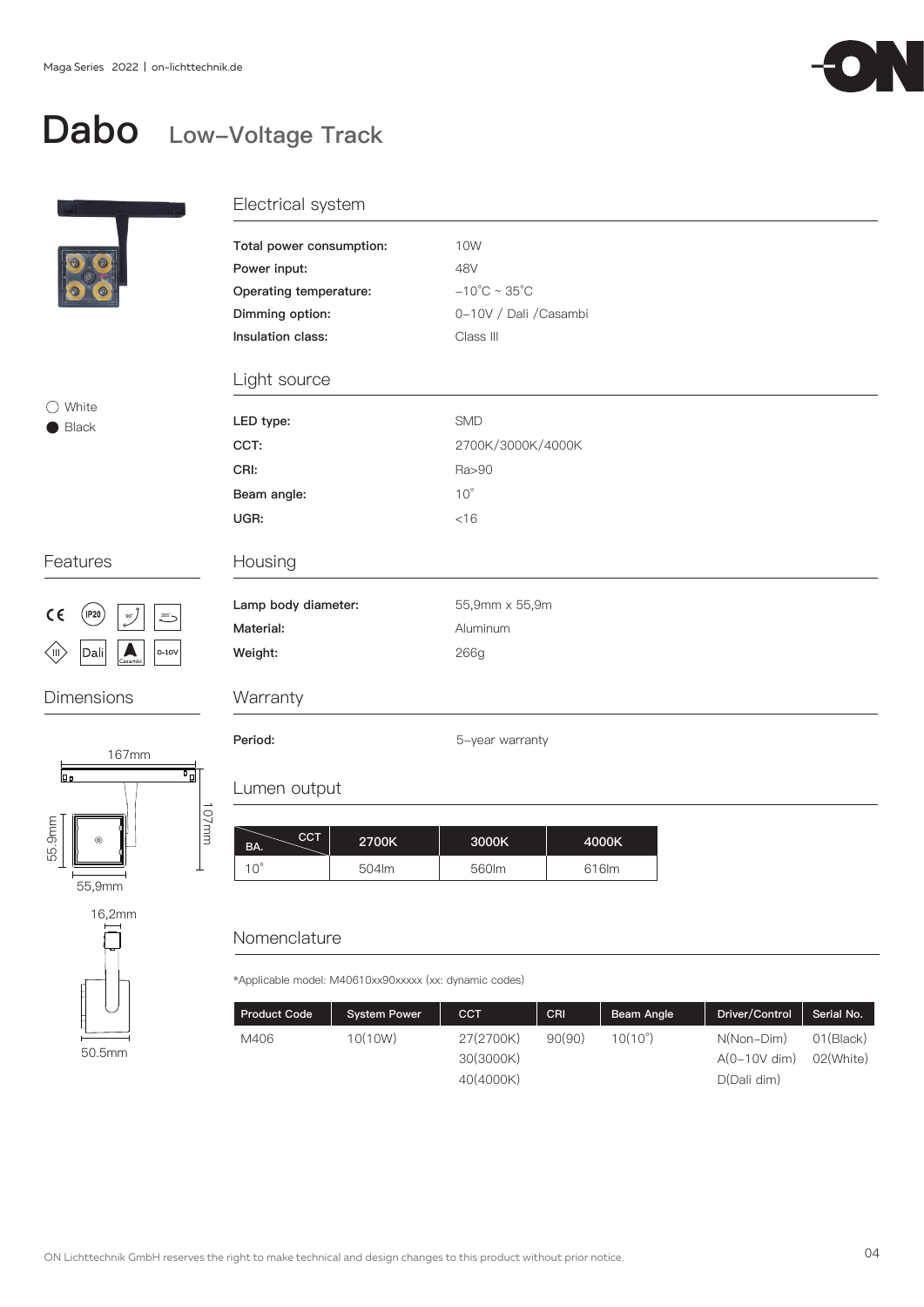

## Pixy Low-Voltage Track

|                                                        | Electrical system          |                                   |  |  |
|--------------------------------------------------------|----------------------------|-----------------------------------|--|--|
|                                                        | Total power consumption:   | 7W                                |  |  |
|                                                        | Power input:               | 48V                               |  |  |
|                                                        | Operating temperature:     | $-10^{\circ}$ C ~ 35 $^{\circ}$ C |  |  |
|                                                        | Dimming option:            | 0-10V / Dali / Casambi            |  |  |
|                                                        | Insulation class:          | Class III                         |  |  |
|                                                        | Light source               |                                   |  |  |
| White<br>Black                                         | LED type:                  | COB                               |  |  |
|                                                        | CCT:                       | 2700K/3000K/4000K                 |  |  |
|                                                        | CRI:                       | Ra>90                             |  |  |
|                                                        | Beam angle:                | Wash wall                         |  |  |
|                                                        | UGR:                       | < 19                              |  |  |
| Features                                               | Housing                    |                                   |  |  |
| $(\mathsf{IP20})$                                      | Lamp body diameter:        | 108mm x 73,9mm                    |  |  |
| $\epsilon$<br>(III)<br>$355 -$                         | Material:                  | Aluminum+PMMA                     |  |  |
| $\sum_{\text{Casambi}}$<br>Dali<br>$ 0 - 10V $         | Weight:                    | 178.8g                            |  |  |
| <b>Dimensions</b>                                      | Warranty                   |                                   |  |  |
| 167mm<br>ים<br>≦∐<br>$\overline{\phantom{a}}_0$<br>g o | Period:                    | 5-year warranty                   |  |  |
| 73.9mm                                                 | Lumen output               |                                   |  |  |
| 108mm                                                  | <b>CCT</b><br>2700K<br>BA. | 4000K<br>3000K                    |  |  |
| 16.2mm                                                 | 504lm<br>Wall wash         | 610lm<br>560lm                    |  |  |

### Nomenclature

27mm<br>|-<br>|-<br>|-<br>|-<br>|-<br>|-<br>|-<br>|-

\*Applicable model: M40107xx90xxxxx (xx: dynamic codes)

| <b>Product Code</b> | <b>System Power</b> | <b>CCT</b> | CRI <sup>'</sup> | Beam Angle    | Driver/Control | Serial No. |
|---------------------|---------------------|------------|------------------|---------------|----------------|------------|
| M401                | 07(7W)              | 27(2700K)  | 90(90)           | WW(Wall Wsah) | N(Non-Dim)     | 01(Black)  |
|                     |                     | 30(3000K)  |                  |               | $A(0-10V$ dim) | 02(White)  |
|                     |                     | 40(4000K)  |                  |               | D(Dali dim)    |            |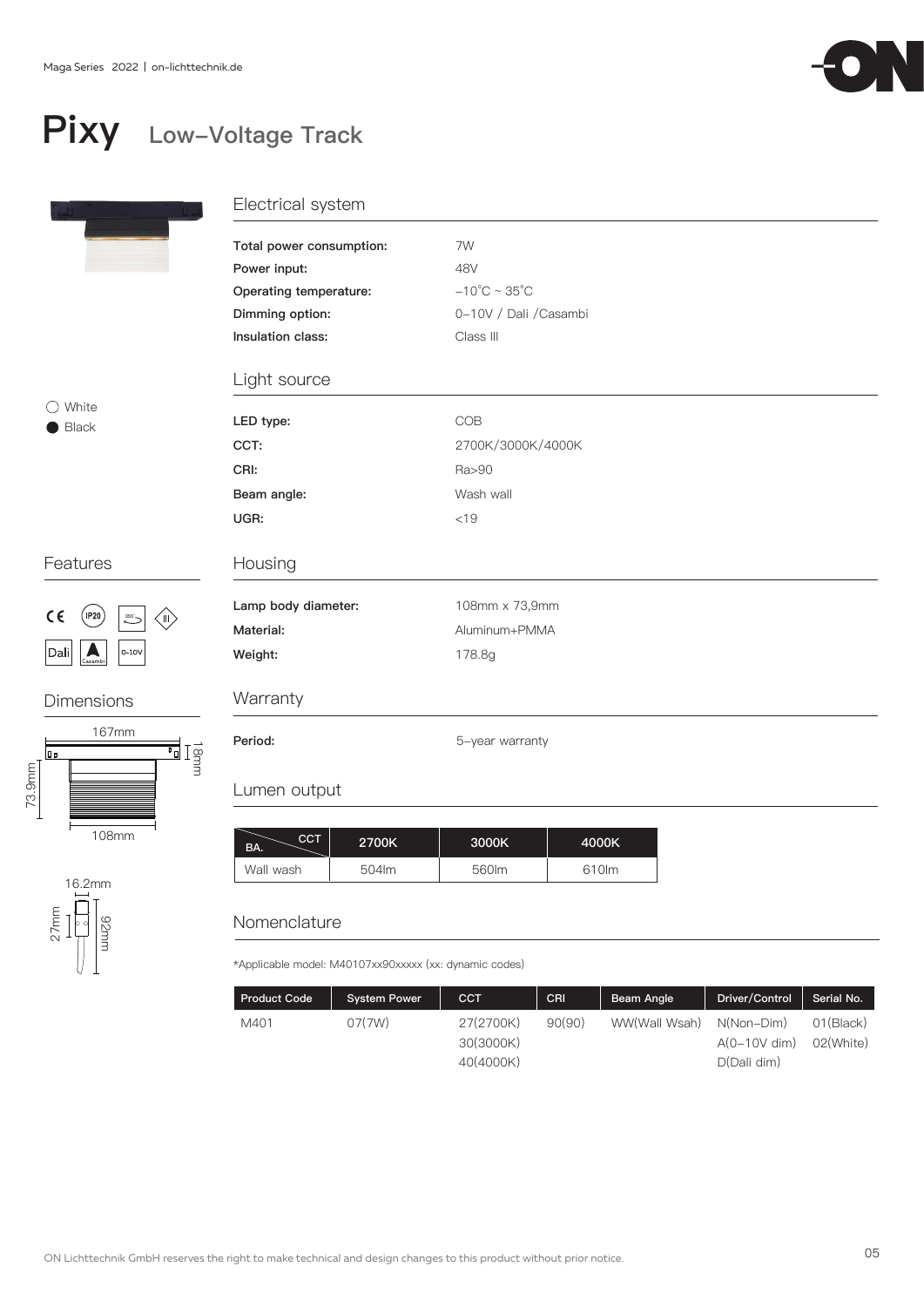123.4mm

90.9mm

23.5mm

5°

 $\overline{1}$ 

16.2mm



### Casa Low-Voltage Track

|                                         | Electrical system        |                                   |
|-----------------------------------------|--------------------------|-----------------------------------|
|                                         | Total power consumption: | <b>12W</b>                        |
|                                         | Power input:             | 48V                               |
|                                         | Operating temperature:   | $-10^{\circ}$ C ~ 35 $^{\circ}$ C |
|                                         | Dimming option:          | 0-10V / Dali / Casambi            |
|                                         | Insulation class:        | Class III                         |
|                                         | Light source             |                                   |
| $\bigcirc$ White<br>$\bullet$ Black     | LED type:                | SMD                               |
|                                         | CCT:                     | 2700K/3000K/4000K                 |
|                                         | CRI:                     | Ra>90                             |
|                                         | Beam angle:              | Asymmetric (30°)                  |
|                                         | UGR:                     | $< 19$                            |
| Features                                | Housing                  |                                   |
|                                         | Lamp body diameter:      | 63,5mm x 123,4mm                  |
| $C \in$<br>(IP20)<br>355<br>(III)       | Material:                | Aluminum                          |
| $ $ Dali $ $<br>$0-10V$<br>A<br>Casambi | Weight:                  | 212.5g                            |
| <b>Dimensions</b>                       | Warranty                 |                                   |
| 184.5mm<br>≖<br>$\mathbf{q}_{m}$        | Period:                  | 5-year warranty                   |
| 63.5mm                                  | Lumen output             |                                   |
|                                         |                          |                                   |

 $\left\lfloor \frac{\text{CCT}}{2700\text{K}} \right\rfloor$  3000K 468lm 520lm 4000K 30° 570lm BA.

### Nomenclature

\*Applicable model: M40212xx90xxxxx (xx: dynamic codes)

| <b>Product Code</b> | <b>System Power</b> | CCT       | <b>CRI</b> | Beam Angle       | Driver/Control | Serial No. |
|---------------------|---------------------|-----------|------------|------------------|----------------|------------|
| M402                | 12(12W)             | 27(2700K) | 90(90)     | $30(30^{\circ})$ | N(Non-Dim)     | 01(Black)  |
|                     |                     | 30(3000K) |            |                  | $A(0-10V$ dim) | 02(White)  |
|                     |                     | 40(4000K) |            |                  | D(Dali dim)    |            |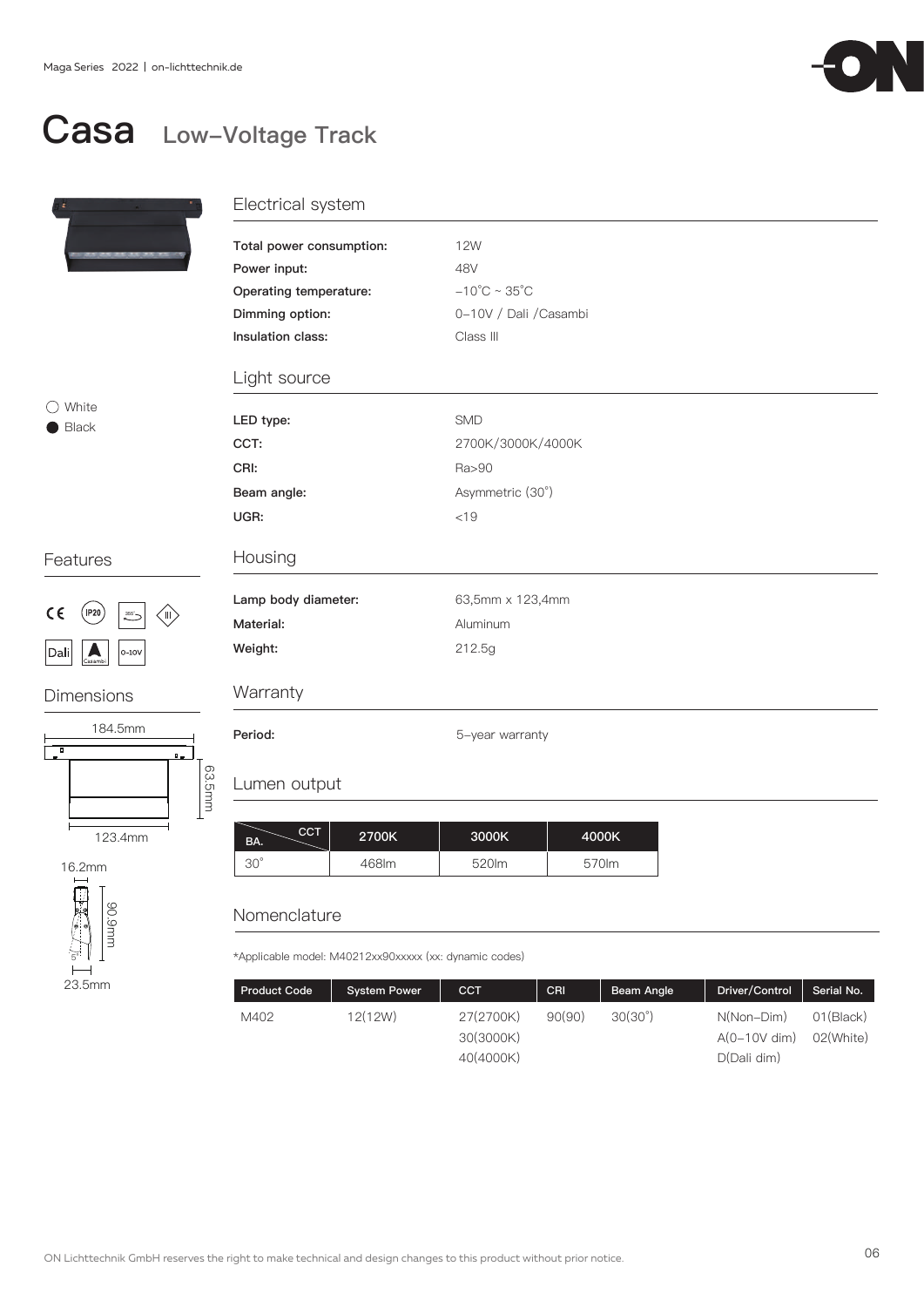## Bande Low-Voltage Track



# 199000

### Electrical system

| Total power consumption: | 6W / 10W / 20W                             |
|--------------------------|--------------------------------------------|
| Power input:             | 48V                                        |
| Operating temperature:   | $-10^{\circ}$ C ~ 35 $^{\circ}$ C          |
| Dimming option:          | 0-10V / Dali / Casambi                     |
| Insulation class:        | Class III                                  |
| Light source             |                                            |
| LED type:                | <b>SMD</b>                                 |
| CCT:                     | 2700K/3000K/4000K                          |
| CRI:                     | Ra>90                                      |
| Beam angle:              | $38^\circ$                                 |
| UGR:                     | $<$ 16                                     |
| Housing                  |                                            |
| Lamp body diameter:      | 118mm x 22mm / 231mm x 22mm / 460mm x 22mm |
| Material:                | Aluminum                                   |
| Weight:                  | 110.3g / 178.2g / 316.5g                   |
| Warranty                 |                                            |
|                          |                                            |

### Lumen output

| CCT<br>BA.         | 2700K  | 3000K  | 4000K  |
|--------------------|--------|--------|--------|
| $38^\circ$ (6W)    | 315lm  | 350lm  | 385 lm |
| $38^{\circ}$ (11W) | 450 lm | 500lm  | 550lm  |
| 38° (20W)          | 990 lm | 1100lm | 1210lm |

### Nomenclature

\*Applicable model: M410xxxx90xxxxx (xx: dynamic codes)

| <b>Product Code</b> | <b>System Power</b> | <b>CCT</b>             | CRI    | Beam Angle | Driver/Control               | Serial No.             |
|---------------------|---------------------|------------------------|--------|------------|------------------------------|------------------------|
| M410                | 06(6W)<br>11(11W)   | 27(2700K)<br>30(3000K) | 90(90) | 38(38°)    | N(Non-Dim)<br>$A(0-10V$ dim) | 01(Bback)<br>02(White) |
|                     | 20(20W)             | 40(4000K)              |        |            | D(Dali dim)                  |                        |

○ White Black

#### Features



118mm

Dimensions

뉸

L

184.5mm  $\overline{4}$ 

167.1mm 231mm  $\mathbb{I}$  25mm

167.1mm

460mm

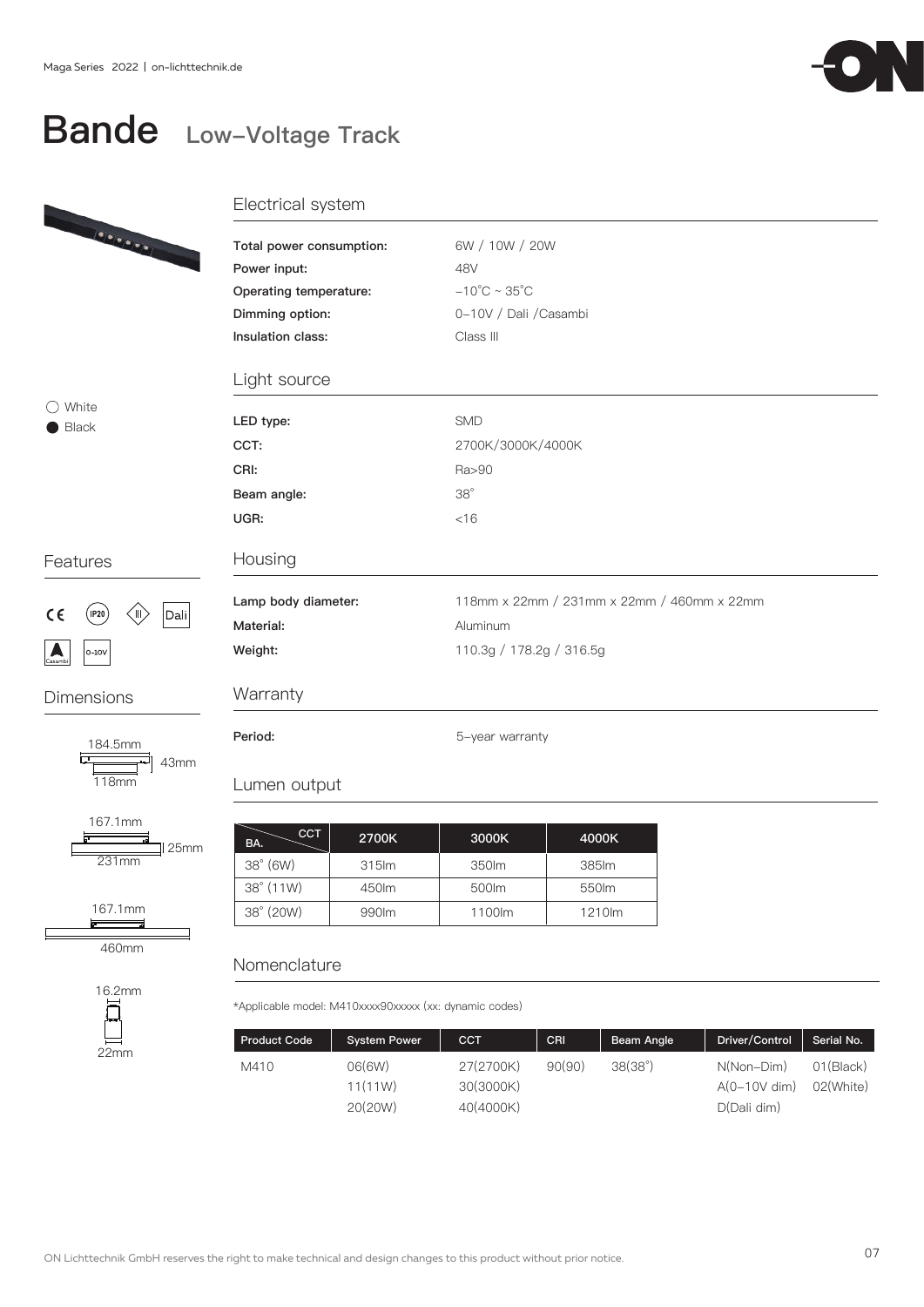## Bande Diffuser Low-Voltage Track

|                                                     | Electrical system                                                                     |                                                                                 |
|-----------------------------------------------------|---------------------------------------------------------------------------------------|---------------------------------------------------------------------------------|
|                                                     | Total power consumption:<br>Power input:<br>Operating temperature:<br>Dimming option: | 11W / 20W<br>48V<br>$-10^{\circ}$ C ~ 35 $^{\circ}$ C<br>0-10V / Dali / Casambi |
|                                                     | Insulation class:                                                                     | Class III                                                                       |
|                                                     | Light source                                                                          |                                                                                 |
| $\bigcirc$ White<br><b>Black</b>                    | LED type:                                                                             | <b>SMD</b>                                                                      |
|                                                     | CCT:                                                                                  | 2700K/3000K/4000K                                                               |
|                                                     | CRI:                                                                                  | Ra>90                                                                           |
|                                                     | Beam angle:                                                                           | Flood                                                                           |
|                                                     | UGR:                                                                                  | $<$ 16                                                                          |
| Features                                            | Housing                                                                               |                                                                                 |
| $ $ Dali $ $<br>$($ IP20<br>$\epsilon$<br>(III)     | Lamp body diameter:                                                                   | 300mm x 22mm / 600mm x 22mm                                                     |
|                                                     | Material:                                                                             | Aluminum                                                                        |
| $\bigoplus_{\kappa}^{\infty}$<br>$0-10V$<br>Casambi | Weight:                                                                               | 199.3g / 313.8g                                                                 |
| <b>Dimensions</b>                                   | Warranty                                                                              |                                                                                 |



22mm

 $\overline{43}$ mm

| Period:      |  |
|--------------|--|
| Lumen output |  |

| CCT<br>BA.        | 2700K | 3000K  | 4000K  |
|-------------------|-------|--------|--------|
| Flood (11W)       | 459lm | 510lm  | 560lm  |
| Flood (20W)       | 945lm | 1050lm | 1155lm |
| Glarefree-W (11W) | 322lm | 357lm  | 392m   |
| Glarefree-W (20W) | 662lm | 735 lm | 809 lm |

5-year warranty

### Nomenclature

\*Applicable model: M411xxxx90xxxxx (xx: dynamic codes)

| <b>Product Code</b> | <b>System Power</b> | <b>CCT</b>                          | <b>CRI</b> | Beam Angle                   | Driver/Control                              | Serial No.                       |
|---------------------|---------------------|-------------------------------------|------------|------------------------------|---------------------------------------------|----------------------------------|
| M411                | 11(11W)<br>20(20W)  | 27(2700K)<br>30(3000K)<br>40(4000K) | 90(90)     | FD(Flood)<br>GW(Glarefree-W) | N(Non-Dim)<br>$A(0-10V$ dim)<br>D(Dali dim) | 01(B <sub>l</sub> )<br>02(White) |
|                     |                     | TW(Tunable)                         |            |                              |                                             |                                  |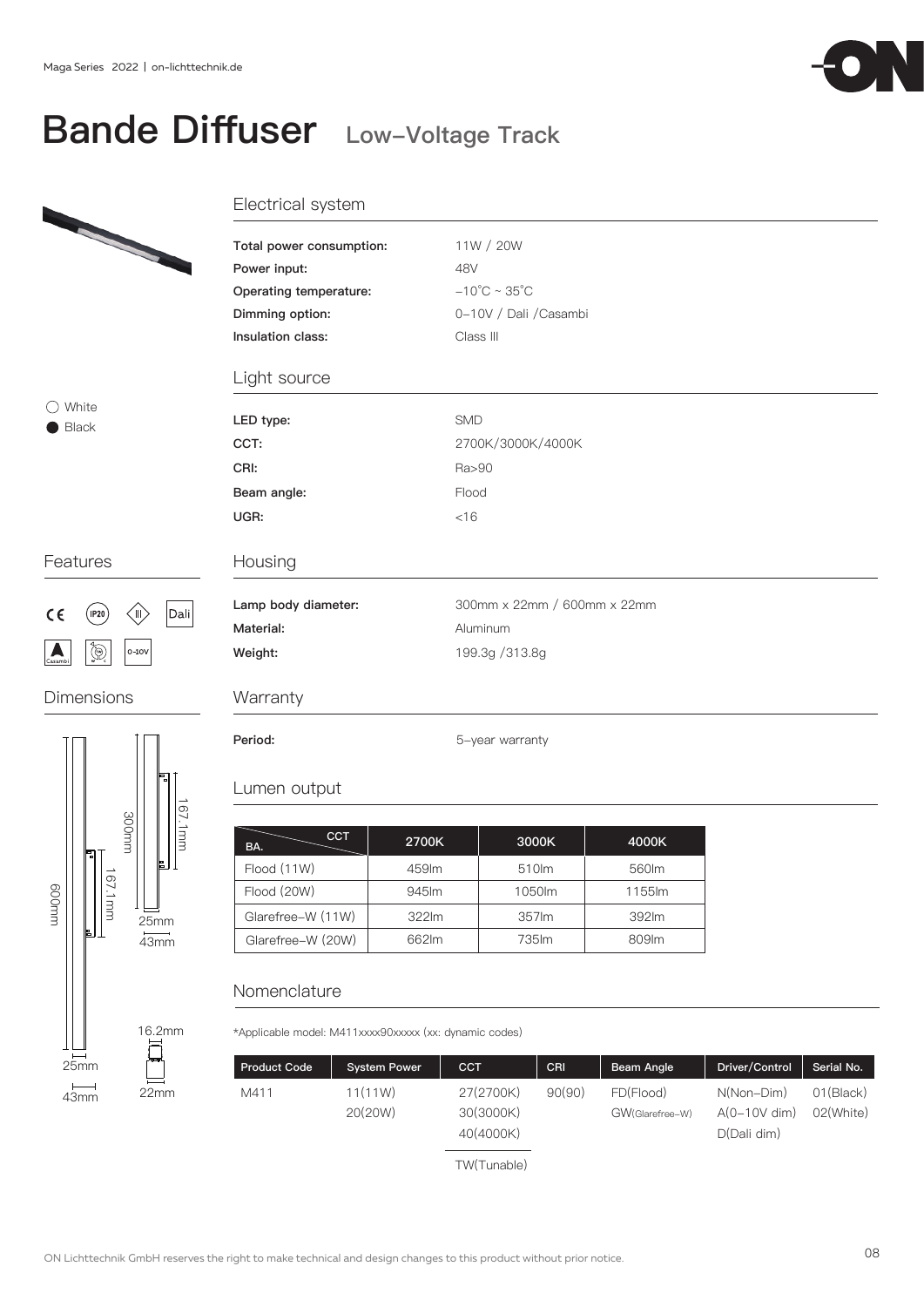## Ami Pendant Low-Voltage Track



### Electrical system

|                                                     | Total power consumption: | 9W                                     |  |
|-----------------------------------------------------|--------------------------|----------------------------------------|--|
|                                                     | Power input:             | 48V                                    |  |
|                                                     | Operating temperature:   | $-10^{\circ}$ C ~ 35 $^{\circ}$ C      |  |
|                                                     | Dimming option:          | 0-10V / Dali / Casambi                 |  |
|                                                     | Insulation class:        | Class III                              |  |
|                                                     | Light source             |                                        |  |
| $\bigcirc$ White                                    | LED type:                | <b>SMD</b>                             |  |
| Black                                               | CCT:                     | 2700K/3000K/4000K                      |  |
|                                                     | CRI:                     | Ra>90                                  |  |
|                                                     | Beam angle:              | 7° /15° /24° /38° /10° x35° /Honeycomb |  |
|                                                     | UGR:                     | < 19                                   |  |
| Features                                            | Housing                  |                                        |  |
| Dali<br>$($ IP20 $)$<br>〈II〉                        | Lamp body diameter:      | 50mm                                   |  |
| $C \in$                                             | Material:                | Aluminum                               |  |
| $\bigoplus_{\kappa}^{\kappa}$<br>$0-10V$<br>Casambi | Weight:                  | 425g                                   |  |
| <b>Dimensions</b>                                   | Warranty                 |                                        |  |
|                                                     | Period:                  | 5-year warranty                        |  |

### Lumen output

| <b>CCT</b><br>BA. | 2700K | 3000K | 4000K |
|-------------------|-------|-------|-------|
|                   | 369lm | 410lm | 450lm |

#### Nomenclature

205mm

 $\pm$ 

50mm

 $\overline{a}$ 

167mm

т.

局

5mm

\*Applicable model: M40713xx90xxxxx (xx: dynamic codes)

| <b>Product Code</b> | <b>System Power</b> | <b>CCT</b>  | CRI    | Beam Angle                  | Driver/Control | Serial No. |
|---------------------|---------------------|-------------|--------|-----------------------------|----------------|------------|
| M407                | 09(9W)              | 27(2700K)   | 90(90) | $07(7^{\circ})$             | $N(Non-Dim)$   | 01(Black)  |
|                     |                     | 30(3000K)   |        | $15(15^{\circ})$            | $A(0-10V$ dim) | 02(White)  |
|                     |                     | 40(4000K)   |        | $24(24^{\circ})$            | D(Dali dim)    |            |
|                     |                     |             |        | 38(38°)                     |                |            |
|                     |                     |             |        | $X1(10^{\circ}x35^{\circ})$ |                |            |
|                     |                     |             |        | HC(Honeycomb)               |                |            |
|                     |                     | TW(Tunable) |        | 18(18°)                     |                |            |
|                     |                     |             |        | $24(24^{\circ})$            |                |            |
|                     |                     |             |        | 38(38°)                     |                |            |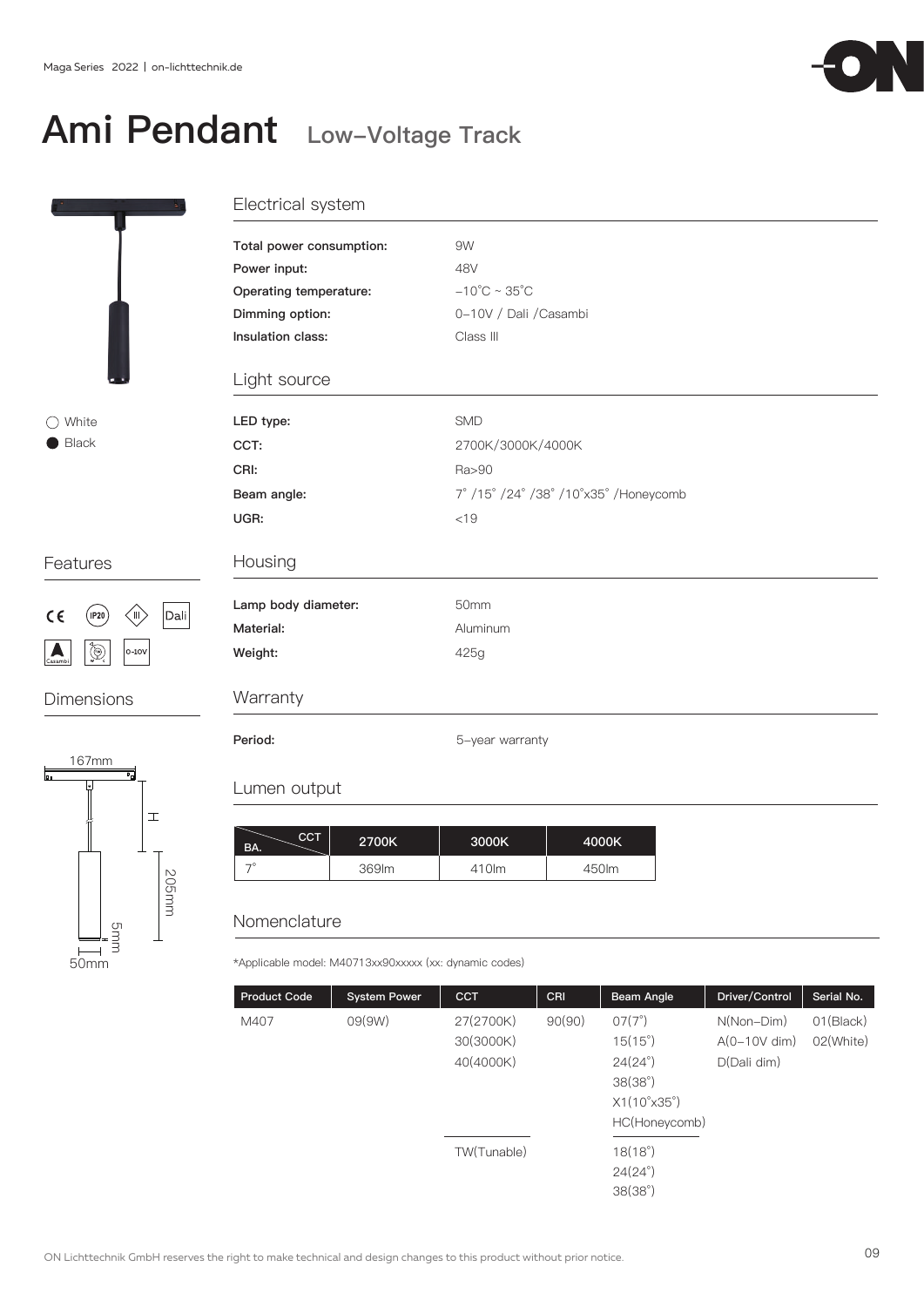

## Canos Low-Voltage Track



### ○ White Black

### Features



Dimensions



Electrical system

| Total power consumption: | 7W                                |
|--------------------------|-----------------------------------|
| Power input:             | 48V                               |
| Operating temperature:   | $-10^{\circ}$ C ~ 35 $^{\circ}$ C |
| Dimming option:          | 0-10V / Dali / Casambi            |
| Insulation class:        | Class III                         |
| Light source             |                                   |
| LED type:                | COB                               |
| CCT:                     | 2700K/3000K/4000K                 |
| CRI:                     | Ra>90                             |
| Beam angle:              | 15° /24° /36°                     |
| UGR:                     | <16                               |
| Housing                  |                                   |
| Lamp body diameter:      | 44,3mm                            |
| Material:                | Aluminum                          |
| Weight:                  | 173.9g                            |
| Warranty                 |                                   |
| Period:                  | 5-year warranty                   |

#### Lumen output

| CCT<br>BA. | 2700K | 3000K | 4000K |
|------------|-------|-------|-------|
| $15^\circ$ | 324m  | 360lm | 396lm |
| $24^\circ$ | 360lm | 400lm | 440lm |
| $38^\circ$ | 342lm | 380lm | 420lm |

### Nomenclature

\*Applicable model: M40807xx90xxxxx (xx: dynamic codes)

| <b>Product Code</b> | <b>System Power</b> | <b>CCT</b>             | <b>CRI</b> | Beam Angle                       | Driver/Control               | Serial No.                          |
|---------------------|---------------------|------------------------|------------|----------------------------------|------------------------------|-------------------------------------|
| M408                | 07(7W)              | 27(2700K)<br>30(3000K) | 90(90)     | $15(15^\circ)$<br>$24(24^\circ)$ | N(Non-Dim)<br>$A(0-10V$ dim) | 01(B <sub>l</sub> )<br>$02$ (White) |
|                     |                     | 40(4000K)              |            | $36(36^\circ)$                   | D(Dali dim)                  |                                     |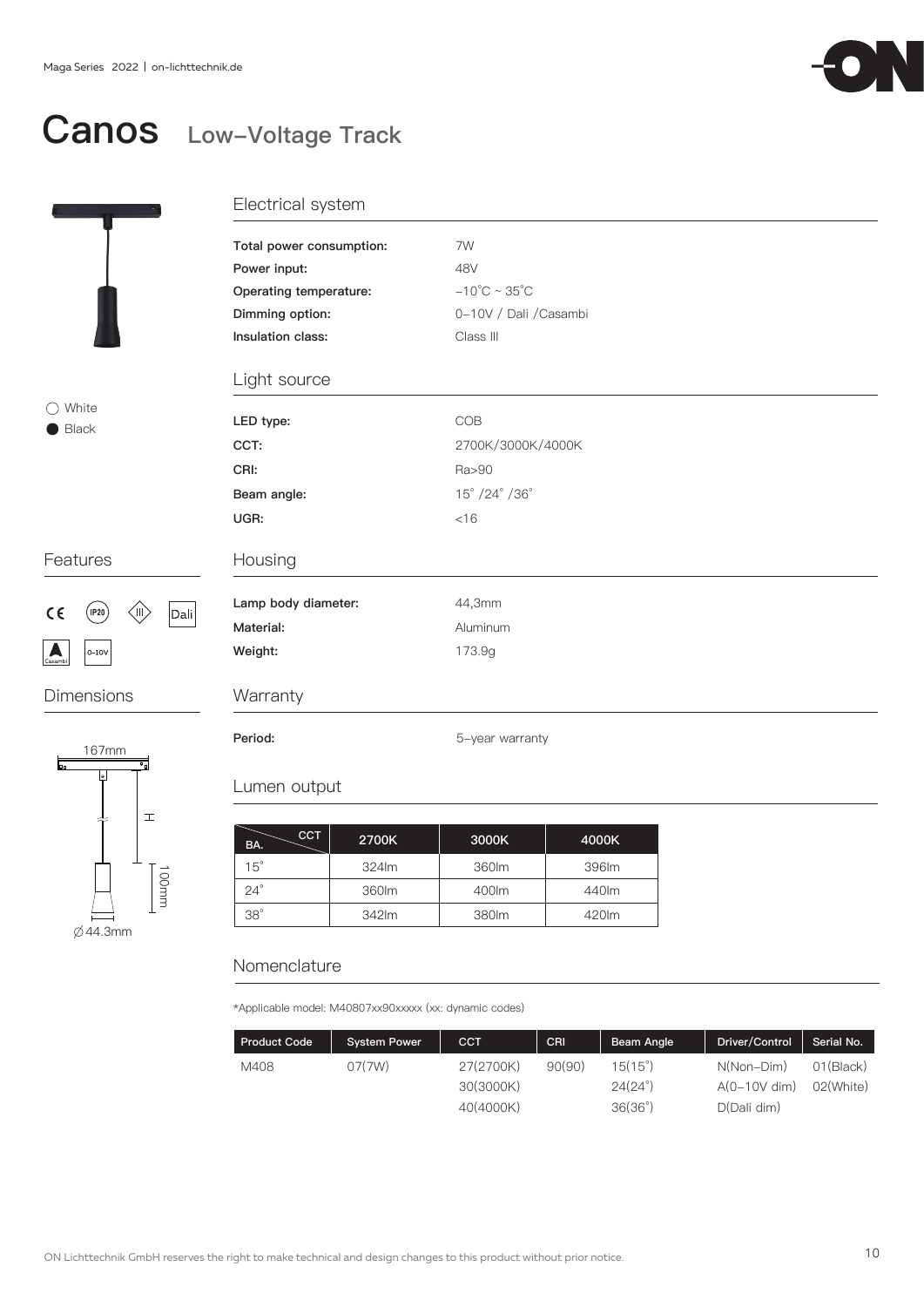

## Navia Low-Voltage Track



○ White ● Black

#### Features



Dimensions



### Electrical system

| Total power consumption: | 7W                                |
|--------------------------|-----------------------------------|
| Power input:             | 48V                               |
| Operating temperature:   | $-10^{\circ}$ C ~ 35 $^{\circ}$ C |
| Dimming option:          | 0-10V / Dali / Casambi            |
| Insulation class:        | Class III                         |
|                          |                                   |
| Light source             |                                   |
|                          |                                   |
| LED type:                | COB                               |
| CCT:                     | 2700K/3000K/4000K                 |
| CRI:                     | Ra>90                             |
| Beam angle:              | $24^{\circ}$                      |
| UGR:                     | $<$ 16                            |
|                          |                                   |
| Housing                  |                                   |
|                          |                                   |
| Lamp body diameter:      | 194mm                             |
| Material:                | Aluminum                          |
| Weight:                  | 430.4g                            |
| Warranty                 |                                   |
|                          |                                   |
| Period:                  | 5-year warranty                   |

#### Lumen output

| <b>CCT</b><br>BA. | 2700K | 3000K | 4000K |
|-------------------|-------|-------|-------|
| $24^\circ$        | 360lm | 400lm | 440lm |

### Nomenclature

\*Applicable model: M40913xx90xxxxx (xx: dynamic codes)

| <b>Product Code</b> | <b>System Power</b> | <b>CCT</b>             | CRI    | Beam Angle     | Driver/Control               | Serial No.                          |
|---------------------|---------------------|------------------------|--------|----------------|------------------------------|-------------------------------------|
| M409                | 07(7W)              | 27(2700K)<br>30(3000K) | 90(90) | $24(24^\circ)$ | N(Non-Dim)<br>$A(0-10V$ dim) | 01(B <sub>l</sub> )<br>$02$ (White) |
|                     |                     | 40(4000K)              |        |                | D(Dali dim)                  |                                     |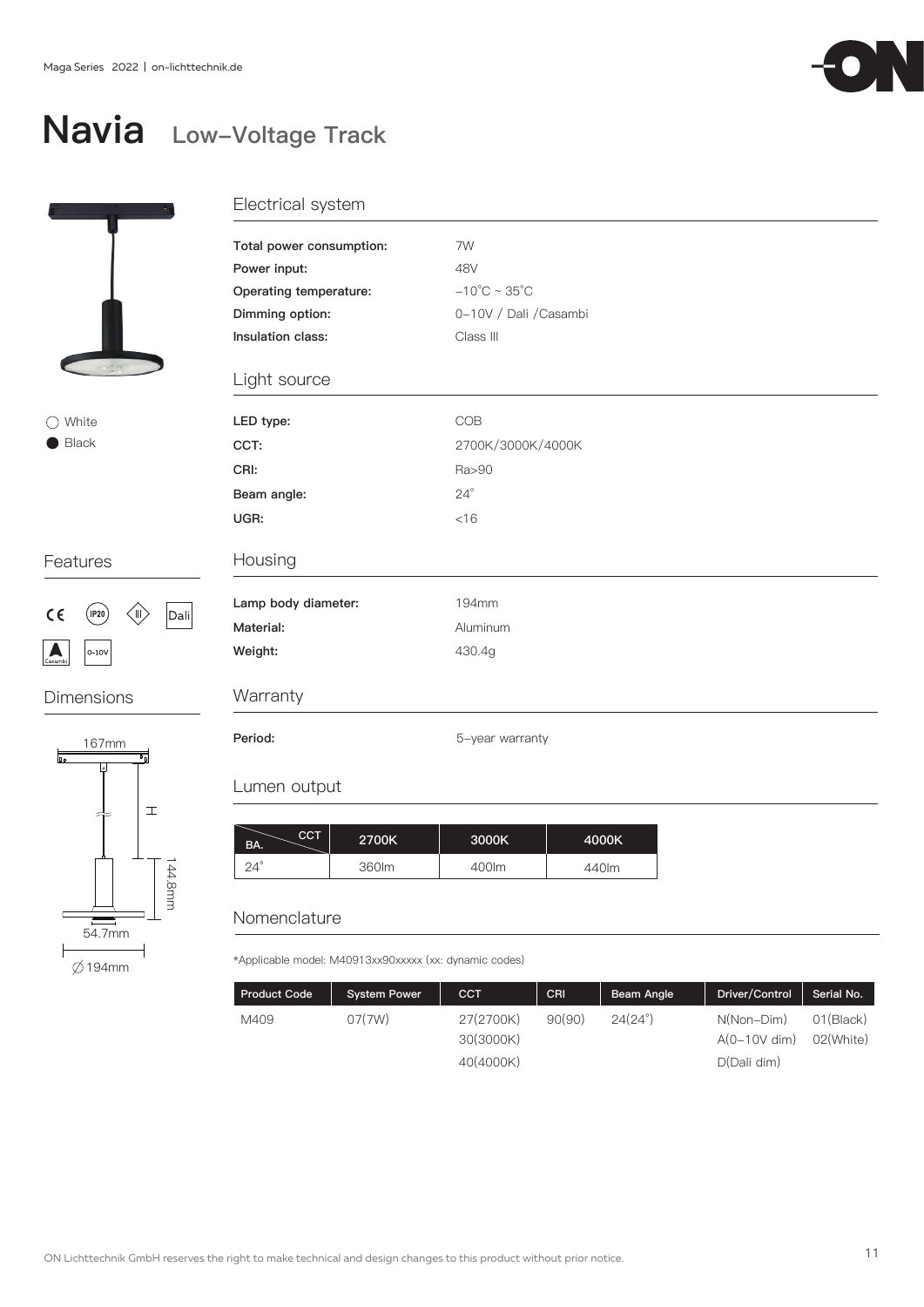

## Mona

### Low-Voltage Track



### Electrical system

| Total power consumption: | <b>12W</b>                        |
|--------------------------|-----------------------------------|
| Power input:             | 48V                               |
| Operating temperature:   | $-10^{\circ}$ C ~ 35 $^{\circ}$ C |
| Dimming option:          | 0-10V / Dali / Casambi            |
| Insulation class:        | Class III                         |
| Light source             |                                   |
| LED type:                | COB                               |
| CCT:                     | 2700K/3000K/4000K                 |
| CRI:                     | Ra>92                             |
| Beam angle:              | $17^{\circ}/30^{\circ}$           |
| UGR:                     | < 16                              |
| Housing                  |                                   |
| Lamp body diameter:      | 66mm                              |
| Material:                | Aluminum                          |
| Weight:                  | 230g                              |
| Warranty                 |                                   |

### Features

○ White Black



### Dimensions





Lumen output

#### $\left\lfloor \frac{\text{CCT}}{\text{CCT}} \right\rfloor$  2700K  $\left\lfloor \frac{\text{CCT}}{\text{CCT}} \right\rfloor$ 620lm 650lm 17° 689lm 4000K BA.

30° 620lm 650lm 689lm

### Nomenclature

\*Applicable model: M41412xx90xxxxx (xx: dynamic codes)

Period: 5-year warranty

| <b>Product Code</b> | <b>System Power</b> | <b>CCT</b> | CRI    | Beam Angle       | Driver/Control | Serial No. |
|---------------------|---------------------|------------|--------|------------------|----------------|------------|
| M414                | 12(12W)             | 27(2700K)  | 90(90) | 17(17°)          | N(Non-Dim)     | 01(Black)  |
|                     |                     | 30(3000K)  |        | $30(30^{\circ})$ | $A(0-10V$ dim) | 02(White)  |
|                     |                     | 40(4000K)  |        |                  | D(DT6)         |            |
|                     |                     |            |        |                  | E(DT8)         |            |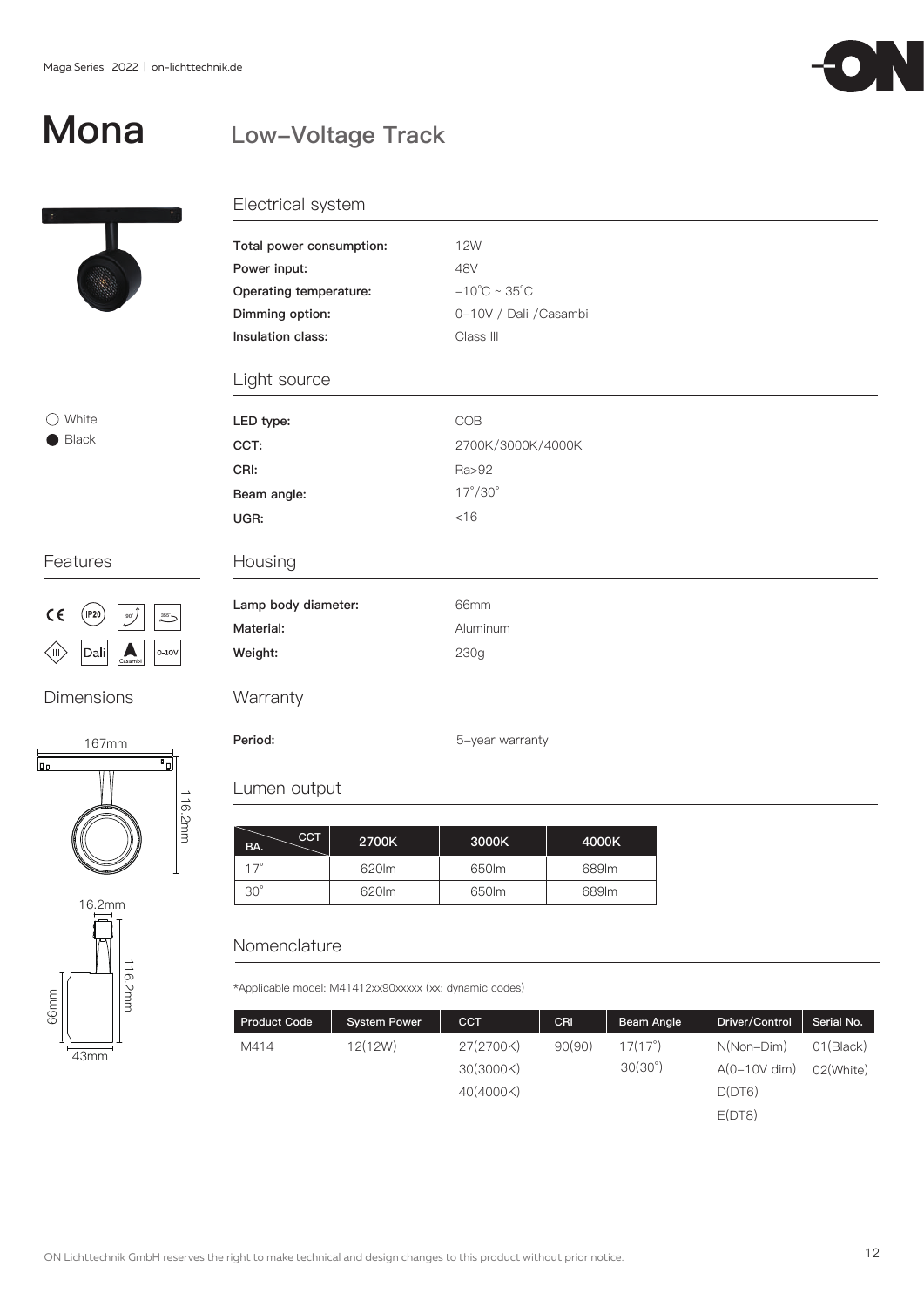### Marmor Low-Voltage Track



### Electrical system

| Total power consumption: | <b>12W</b>                        |
|--------------------------|-----------------------------------|
| Power input:             | 48V                               |
| Operating temperature:   | $-10^{\circ}$ C ~ 35 $^{\circ}$ C |
| Dimming option:          | 0-10V / Dali / Casambi            |
| Insulation class:        | Class III                         |
| Light source             |                                   |
| LED type:                | COB                               |
| CCT:                     | 2700K/3000K/4000K                 |
| CRI:                     | Ra>92                             |
| Beam angle:              | Wallwash                          |
| UGR:                     | <b>NA</b>                         |
| Housing                  |                                   |
| Lamp body diameter:      | 55mm                              |
| Material:                | Aluminum                          |
| Weight:                  | 293g                              |
| Warranty                 |                                   |

### Features

◯ White Black



### Dimensions





Period: 5-year warranty

### Lumen output

| CCT.<br>BA. | 2700K | 3000K  | 4000K |
|-------------|-------|--------|-------|
| Wallwasher  | 515lm | 541 lm | 573lm |

### Nomenclature

\*Applicable model: M41512xx90xxxxx (xx: dynamic codes)

| <b>Product Code</b> | <b>System Power</b> | <b>CCT</b> | CRI    | Beam Angle   | Driver/Control | Serial No.          |
|---------------------|---------------------|------------|--------|--------------|----------------|---------------------|
| M415                | 12(12W)             | 27(2700K)  | 90(90) | WW(Wallwash) | $N(Non-Dim)$   | 01(B <sub>l</sub> ) |
|                     |                     | 30(3000K)  |        |              | $A(0-10V$ dim) | 02(White)           |
|                     |                     | 40(4000K)  |        |              | D(DT6)         |                     |
|                     |                     |            |        |              | E(DT8)         |                     |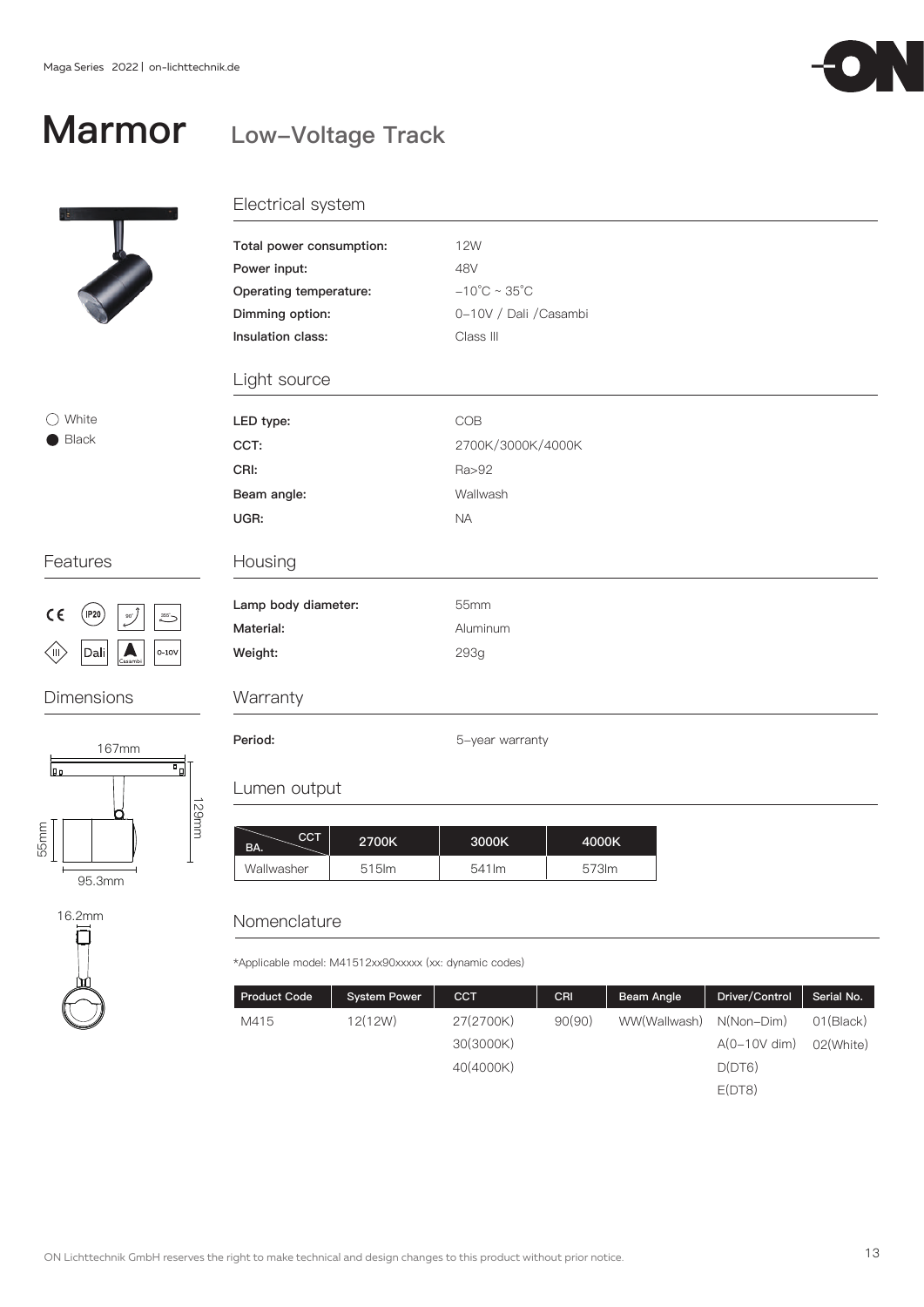## Mika

### Low-Voltage Track



## Electrical system

| Total power consumption: | 12W                               |
|--------------------------|-----------------------------------|
| Power input:             | 48V                               |
| Operating temperature:   | $-10^{\circ}$ C ~ 35 $^{\circ}$ C |
| Dimming option:          | 0-10V / Dali / Casambi            |
| Insulation class:        | Class III                         |
| Light source             |                                   |
| LED type:                | COB                               |
| CCT:                     | 2700K/3000K/4000K                 |
| CRI:                     | Ra>90                             |
| Beam angle:              | Beam shaper                       |
| UGR:                     | < 10                              |
| Housing                  |                                   |
| Lamp body diameter:      | 55mm                              |
| Material:                | Aluminum                          |
| Weight:                  | 431g                              |
| Warranty                 |                                   |

### Features

Black



### Dimensions





### Lumen output

| CCT.<br>BA. | 2700K | 3000K | 4000K |
|-------------|-------|-------|-------|
| Beam shaper | 300lm | 300lm | 315lm |

### Nomenclature

\*Applicable model: M41612xx90xxxxx (xx: dynamic codes)

Period: **Fig. 2.1 Fig. 2.1 Fig. 2.1 Fig. 2.1 Fig. 2.1 Fig. 2.1 Fig. 2.1 Fig. 2.1 Fig. 2.1 Fig. 2.1 Fig. 2.1 Fig. 2.1 Fig. 2.1 Fig. 2.1 Fig. 2.1 Fig. 2.1 Fig. 2.1 Fig. 2.1 Fig. 2.1 Fig. 2.1 Fig. 2.1 Fig. 2.1 Fig. 2.1 Fig. 2** 

| <b>Product Code</b> | <b>System Power</b> | <b>CCT</b> | <b>CRI</b> | Beam Angle | Driver/Control | Serial No. |
|---------------------|---------------------|------------|------------|------------|----------------|------------|
| M416                | 12(12W)             | 27(2700K)  | 90(90)     | SP(Shaper) | $N(Non-Dim)$   | 01(Black)  |
|                     |                     | 30(3000K)  |            |            | $A(0-10V$ dim) |            |
|                     |                     | 40(4000K)  |            |            | D(DT6)         |            |
|                     |                     |            |            |            | E(DT8)         |            |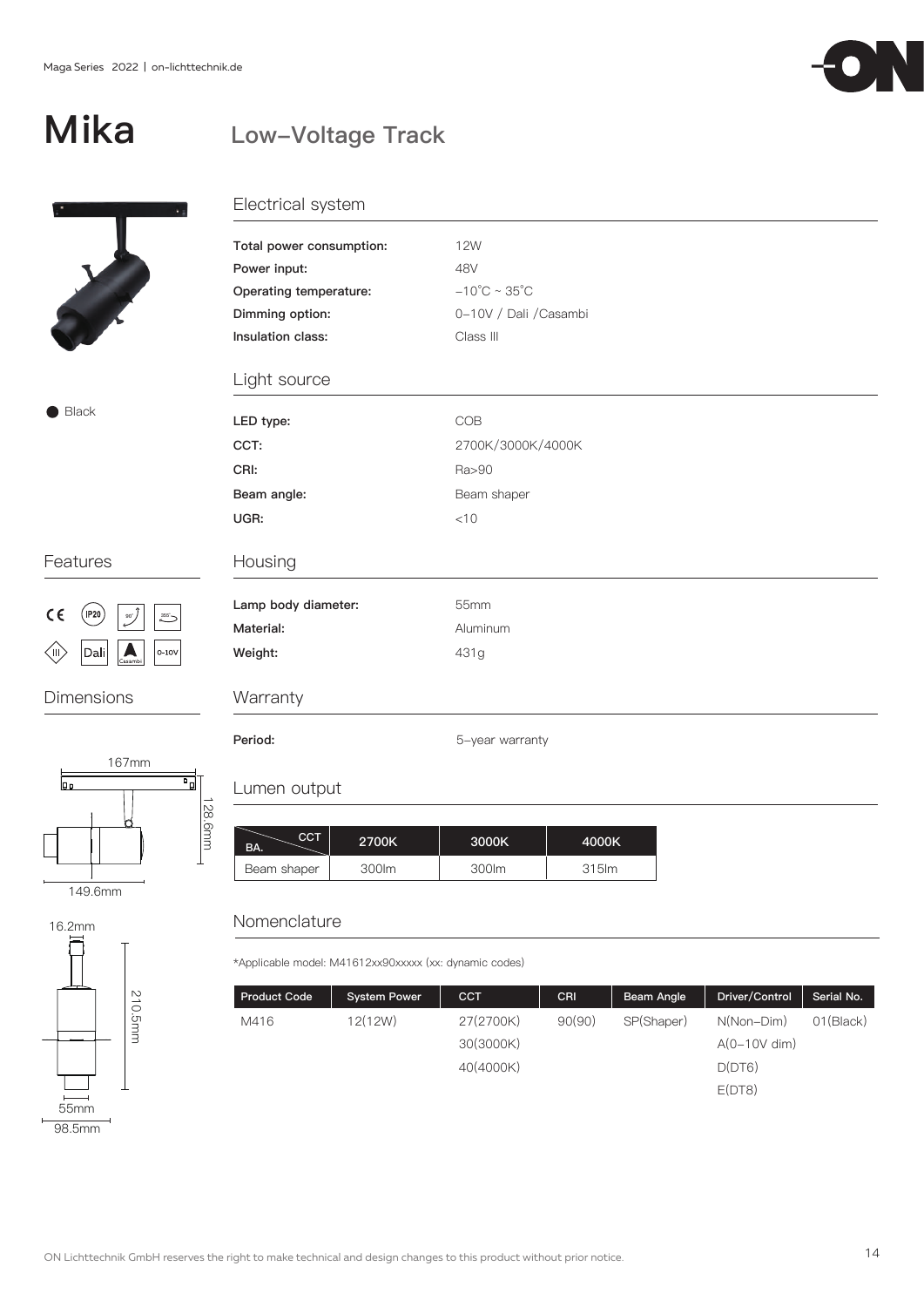

### Polo\_50 Low-Voltage Track



### ◯ White Black

### Features



Dimensions



16.2mm 耳

| Total power consumption: | <b>15W</b>                         |  |  |  |  |  |
|--------------------------|------------------------------------|--|--|--|--|--|
| Power input:             | 48V                                |  |  |  |  |  |
| Operating temperature:   | $-10^{\circ}$ C ~ 35 $^{\circ}$ C  |  |  |  |  |  |
| Dimming option:          | 0-10V / Dali / Casambi             |  |  |  |  |  |
| Insulation class:        | Class III                          |  |  |  |  |  |
| Light source             |                                    |  |  |  |  |  |
| LED type:                | <b>COB</b>                         |  |  |  |  |  |
| CCT:                     | 2700K/3000K/4000K                  |  |  |  |  |  |
| CRI:                     | Ra>92                              |  |  |  |  |  |
| Beam angle:              | $20^{\circ}/38^{\circ}/55^{\circ}$ |  |  |  |  |  |
| UGR:                     | < 19                               |  |  |  |  |  |
| Housing                  |                                    |  |  |  |  |  |
| Lamp body diameter:      | 50mm                               |  |  |  |  |  |
| Material:                | Aluminum                           |  |  |  |  |  |
| Weight:                  | 350g                               |  |  |  |  |  |
| Warranty                 |                                    |  |  |  |  |  |
| Period:                  | 5-year warranty                    |  |  |  |  |  |

### Lumen output

| CCT<br>BA. | 2700K  | 3000K  | 4000K  |
|------------|--------|--------|--------|
| $20^\circ$ | 1189lm | 1248lm | 1323lm |
| $38^\circ$ | 1215lm | 1276lm | 1353lm |
| $55^\circ$ | 1079lm | 1133lm | 1200lm |

### Nomenclature

\*Applicable model: M41715xx90xxxxx (xx: dynamic codes)

| <b>Product Code</b> | <b>System Power</b> | <b>CCT</b> | CRI    | Beam Angle       | Driver/Control | Serial No. |
|---------------------|---------------------|------------|--------|------------------|----------------|------------|
| M417                | 15(15W)             | 27(2700K)  | 90(90) | $20(20^{\circ})$ | $N(Non-Dim)$   | 01(Black)  |
|                     |                     | 30(3000K)  |        | 38(38°)          | $A(0-10V$ dim) | 02(White)  |
|                     |                     | 40(4000K)  |        | 55(55)           | D(DT6)         |            |
|                     |                     |            |        |                  | E(DT8)         |            |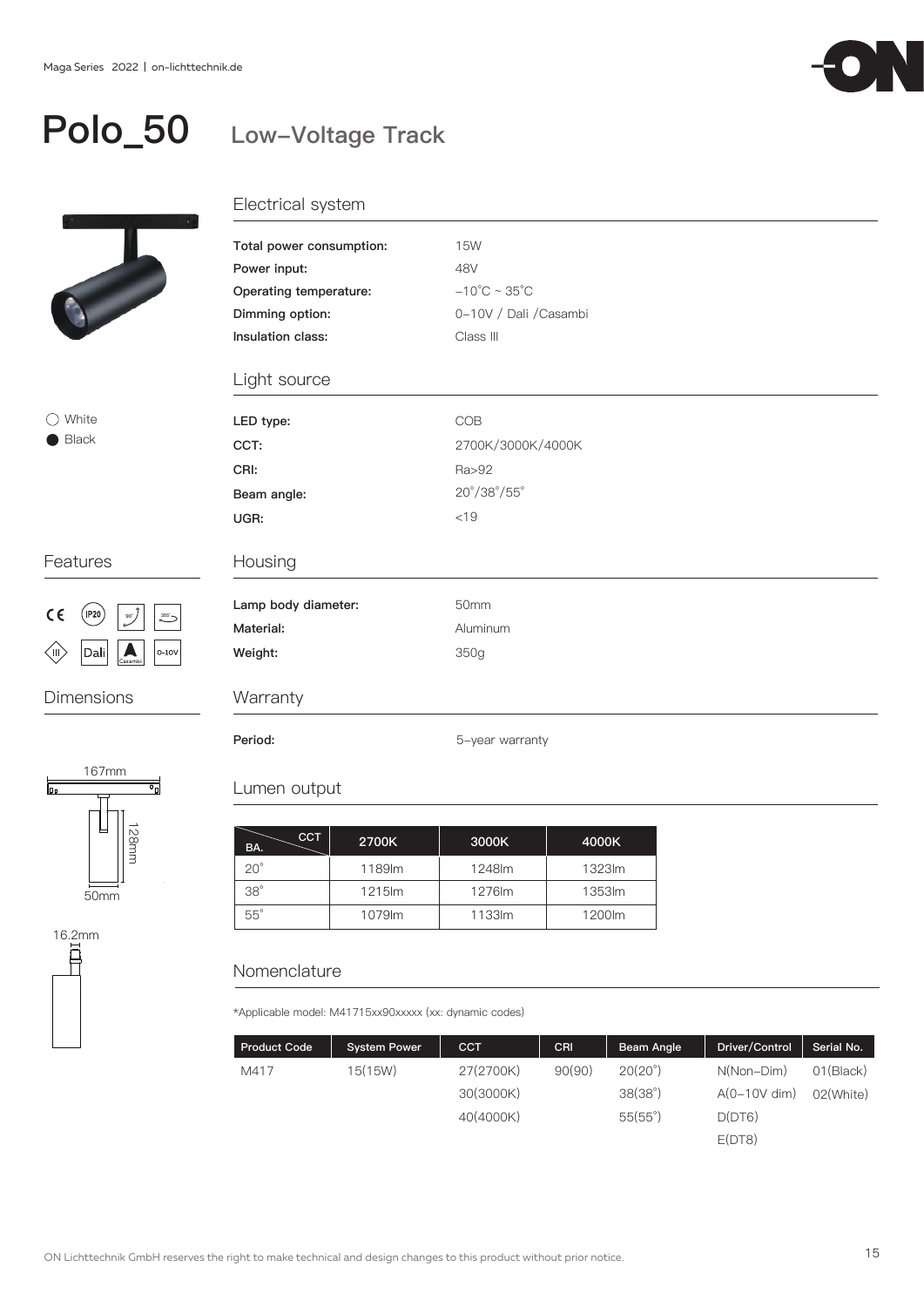

### Polo\_70 Low-Voltage Track



### ◯ White Black

### Features



### Dimensions



 $\overline{R}$ 

| Electrical system |  |
|-------------------|--|

| Total power consumption: | <b>25W</b>                         |  |  |  |  |
|--------------------------|------------------------------------|--|--|--|--|
| Power input:             | 48V                                |  |  |  |  |
| Operating temperature:   | $-10^{\circ}$ C ~ 35 $^{\circ}$ C  |  |  |  |  |
| Dimming option:          | 0-10V / Dali / Casambi             |  |  |  |  |
| Insulation class:        | Class III                          |  |  |  |  |
| Light source             |                                    |  |  |  |  |
| LED type:                | COB                                |  |  |  |  |
| CCT:                     | 2700K/3000K/4000K                  |  |  |  |  |
| CRI:                     | Ra>92                              |  |  |  |  |
| Beam angle:              | $15^{\circ}/24^{\circ}/36^{\circ}$ |  |  |  |  |
| UGR:                     | < 19                               |  |  |  |  |
| Housing                  |                                    |  |  |  |  |
| Lamp body diameter:      | 70mm                               |  |  |  |  |
| Material:                | Aluminum                           |  |  |  |  |
| Weight:                  | 580g                               |  |  |  |  |
| Warranty                 |                                    |  |  |  |  |
| Period:                  | 5-year warranty                    |  |  |  |  |

### Lumen output

| CCT<br>BA. | 2700K  | 3000K  | 4000K  |
|------------|--------|--------|--------|
| $15^\circ$ | 1869lm | 1962lm | 2080lm |
| $24^\circ$ | 1954lm | 2052lm | 2175m  |
| $36^\circ$ | 1914lm | 2010lm | 2131lm |

### Nomenclature

\*Applicable model: M41815xx90xxxxx (xx: dynamic codes)

| <b>Product Code</b> | <b>System Power</b> | <b>CCT</b> | CRI    | Beam Angle       | Driver/Control | Serial No. |
|---------------------|---------------------|------------|--------|------------------|----------------|------------|
| M418                | 25(25W)             | 27(2700K)  | 90(90) | $15(15^{\circ})$ | $N(Non-Dim)$   | 01(Black)  |
|                     |                     | 30(3000K)  |        | $24(24^\circ)$   | $A(0-10V$ dim) | 02(White)  |
|                     |                     | 40(4000K)  |        | 36(36°)          | D(DT6)         |            |
|                     |                     |            |        |                  | E(DT8)         |            |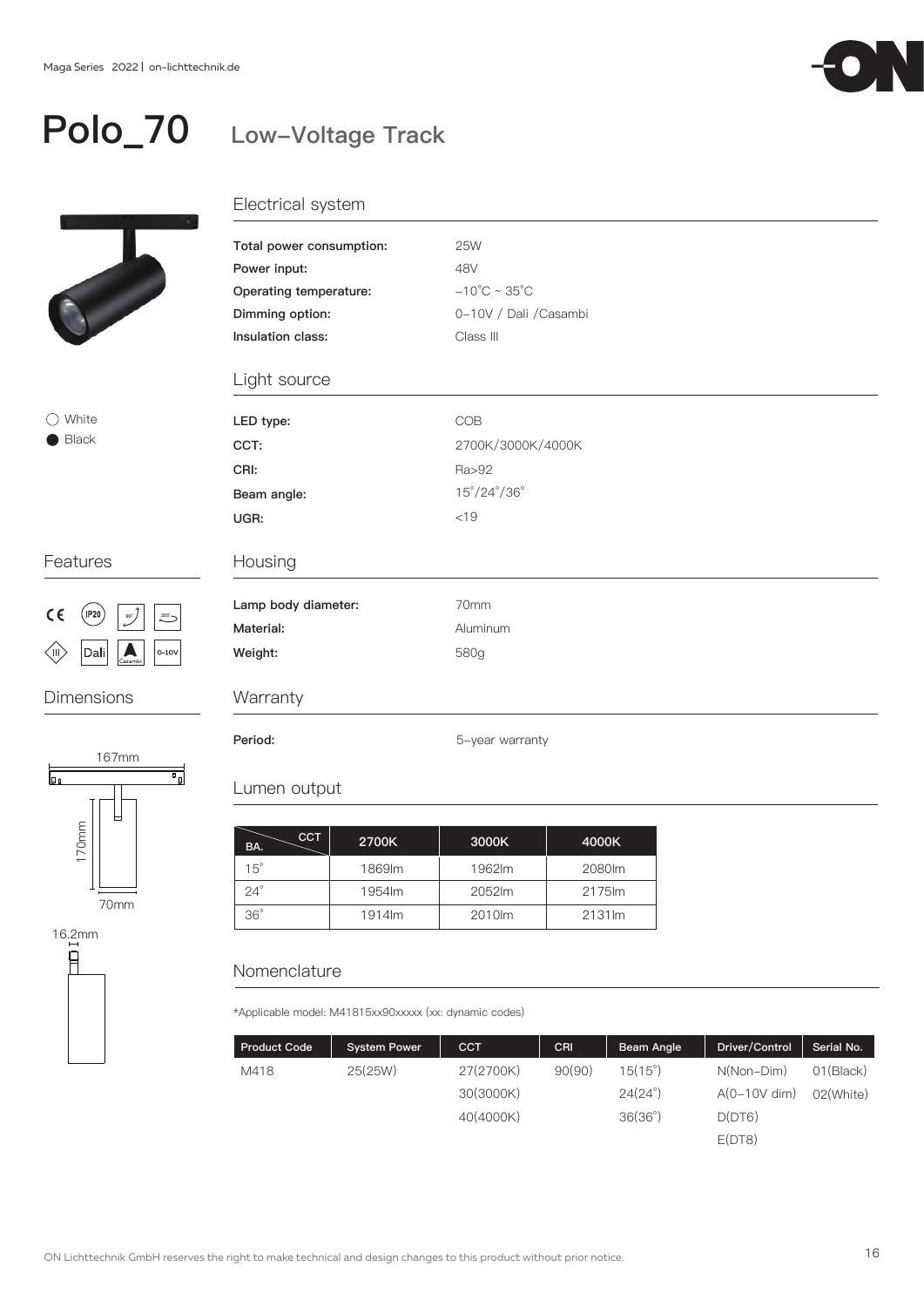# Ami-Round Mains Voltage Recessed





| Total power consumption: | 10W                               |
|--------------------------|-----------------------------------|
| Power input:             | 220Vac                            |
| Operating temperature:   | $-10^{\circ}$ C ~ 35 $^{\circ}$ C |
| Power factor:            | >0.95                             |
| Dimming option:          | 0-10V / Dali / Casambi            |
| Insulation class:        | Class II                          |
| Light source             |                                   |
| LED type:                | COB                               |
| CCT:                     | 2700K/3000K/4000K                 |
| CRI:                     | Ra>90                             |
| Beam angle:              | $18^\circ - 45^\circ$             |
| UGR:                     | $<$ 16                            |
| Housing                  |                                   |
| Dimension:               | 90mm X 117mm                      |
| Material:                | Aluminum                          |
| Weight:                  | 445g                              |
| Warranty                 |                                   |
| Period:                  | 5-year warranty                   |

| сст<br>BA.            | 2700K | 3000K | 4000K |
|-----------------------|-------|-------|-------|
| $18^\circ - 45^\circ$ | 290lm | 320lm | 350lm |

### Nomenclature

\*Applicable model: M20110xx90xxxxx (xx: dynamic codes)

| <b>Product Code</b> | <b>System Power</b> | <b>CCT</b>                          | CRI    | Beam Angle                | Driver/Control                              | Serial No.             |
|---------------------|---------------------|-------------------------------------|--------|---------------------------|---------------------------------------------|------------------------|
| M201                | 10(10W)             | 27(2700K)<br>30(3000K)<br>40(4000K) | 90(90) | $Z2(18^\circ - 45^\circ)$ | N(Non-Dim)<br>$A(0-10V$ dim)<br>D(Dali dim) | 01(Black)<br>02(White) |
|                     |                     | TW(Tunable)                         |        |                           |                                             |                        |

Motorised Downlight. Integrated power sup

○ White Black

### Features



Dimensions





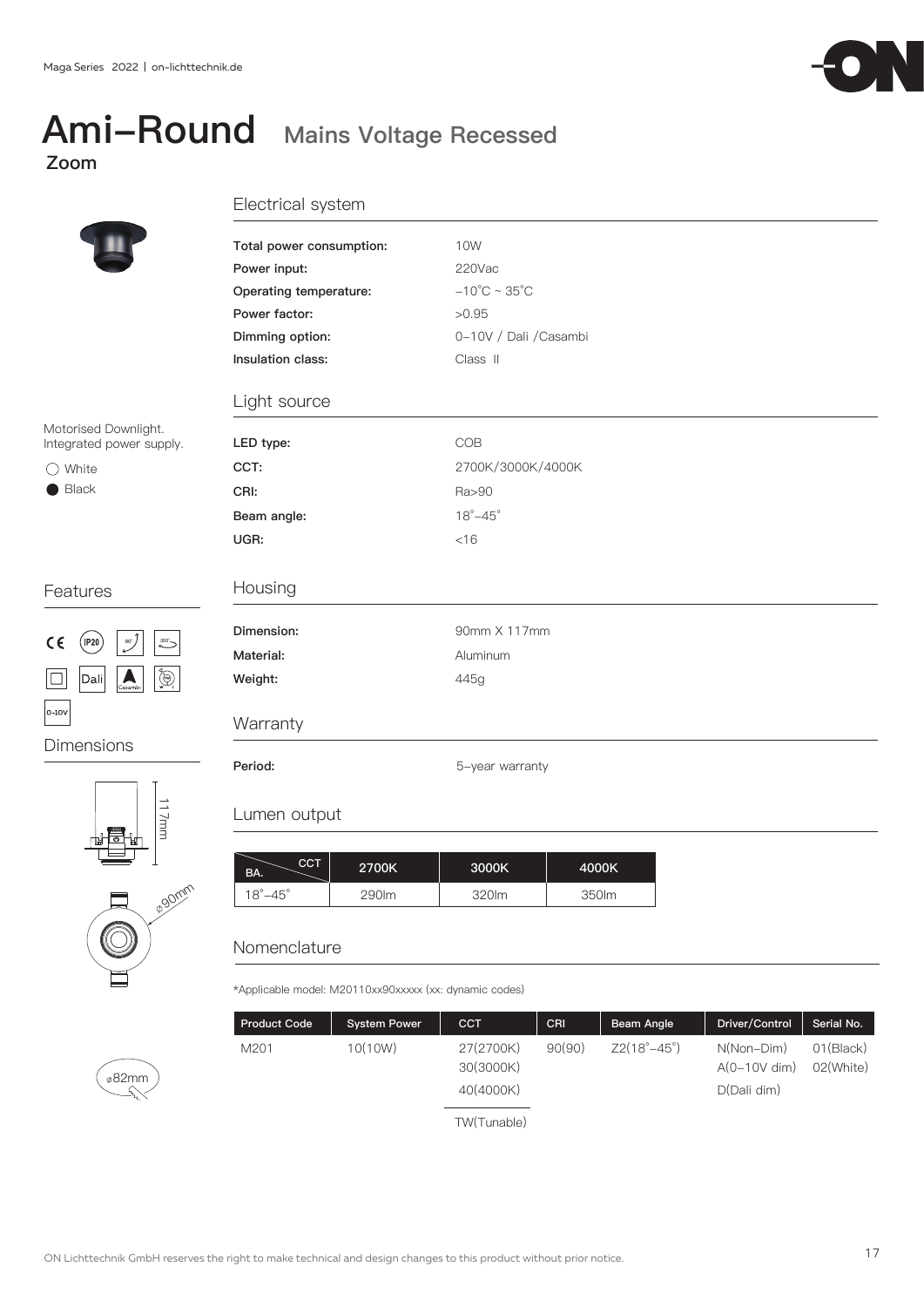### Ami-Rectangle Mains Voltage Recessed Zoom



### Electrical system

| Total power consumption: | 10W*2                             |
|--------------------------|-----------------------------------|
| Power input:             | 220Vac                            |
| Operating temperature:   | $-10^{\circ}$ C ~ 35 $^{\circ}$ C |
| Power factor:            | >0.95                             |
| Dimming option:          | 0-10V / Dali / Casambi            |
| Insulation class:        | Class II                          |
| Light source             |                                   |
| LED type:                | COB                               |
| CCT:                     | 2700K/3000K/4000K                 |
| CRI:                     | Ra>90                             |
| Beam angle:              | $18^\circ - 45^\circ$             |
| UGR:                     | $<$ 16                            |
| Housing                  |                                   |
| Dimension:               | 180mm X 90mm X 117mm              |
| Material:                | Aluminum                          |
| Weight:                  | 885g                              |
| Warranty                 |                                   |
| Period:                  | 5-year warranty                   |

### Lumen output

| <b>CCT</b><br>BA.     | 2700K                     | 3000K                      | 4000K        |
|-----------------------|---------------------------|----------------------------|--------------|
| $18^\circ - 45^\circ$ | $290$ $\rm{m}$ $\times$ 2 | $320 \, \text{m} \times 2$ | $350$ m $*2$ |

### Nomenclature

\*Applicable model: M20320xx90xxxxx (xx: dynamic codes)

| <b>Product Code</b> | <b>System Power</b> | <b>CCT</b>                          | CRI    | Beam Angle  | Driver/Control                              | Serial No.                       |
|---------------------|---------------------|-------------------------------------|--------|-------------|---------------------------------------------|----------------------------------|
| M202                | 20(20W)             | 27(2700K)<br>30(3000K)<br>40(4000K) | 90(90) | Z2(18°–45°) | N(Non-Dim)<br>$A(0-10V$ dim)<br>D(Dali dim) | 01(B <sub>l</sub> )<br>02(White) |
|                     |                     | TW(Tunable)                         |        |             |                                             |                                  |

Motorised Downlight. Integrated power supply.

○ White Black

### Features



Dimensions





80x170mm

 $\overline{\mathcal{L}^2_{\mathcal{H}}\mathcal{L}}$ 

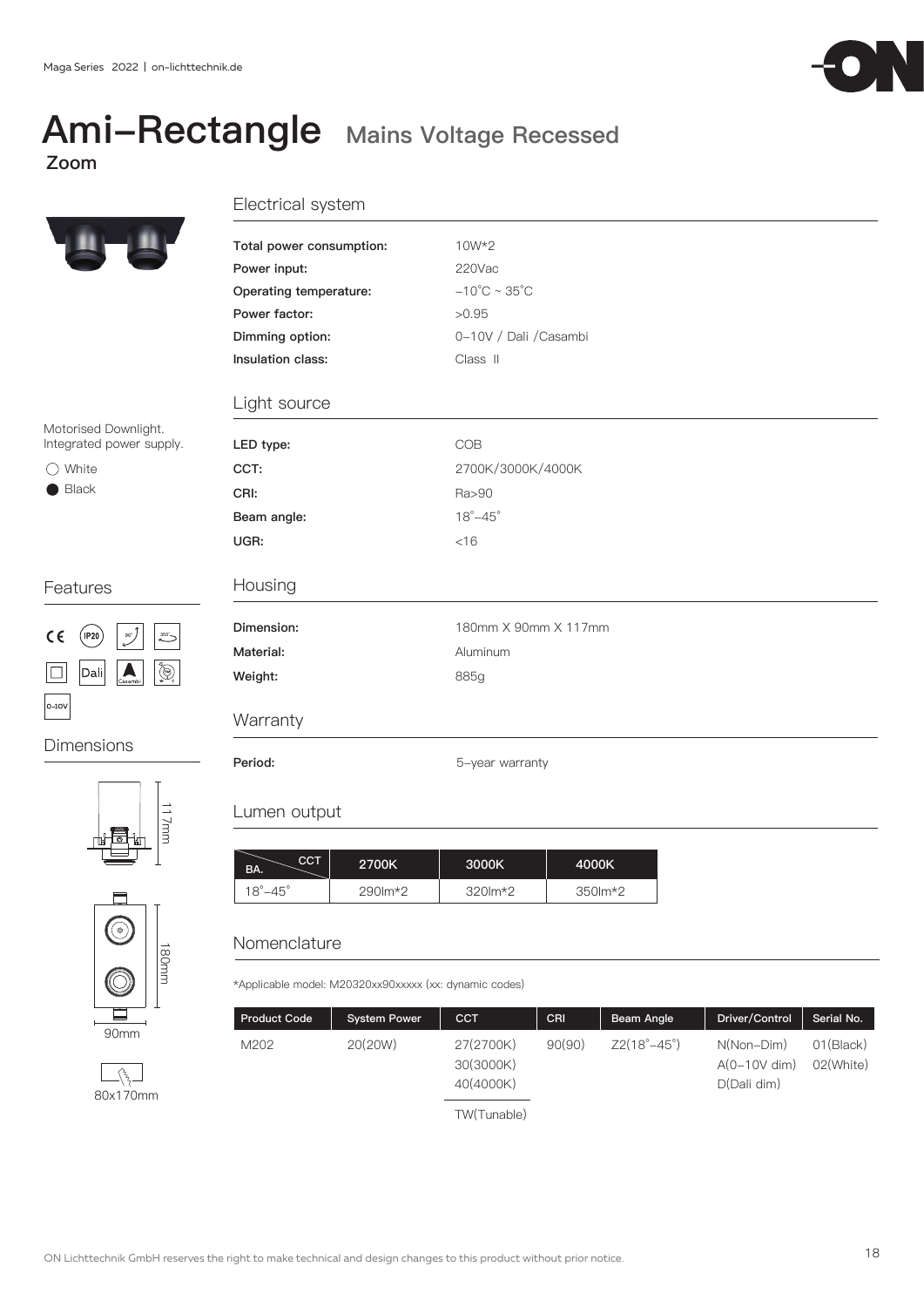# Zoom

### Ami-Square Mains Voltage Recessed



117mm

90mm

### Electrical system

|                                                                                   | Total power consumption:             | <b>10W</b>                        |
|-----------------------------------------------------------------------------------|--------------------------------------|-----------------------------------|
|                                                                                   | Power input:                         | 220Vac                            |
|                                                                                   | Operating temperature:               | $-10^{\circ}$ C ~ 35 $^{\circ}$ C |
|                                                                                   | Power factor:                        | >0.95                             |
|                                                                                   | Dimming option:                      | 0-10V / Dali / Casambi            |
|                                                                                   | Insulation class:                    | Class II                          |
|                                                                                   | Light source                         |                                   |
| Motorised Downlight.<br>Integrated power supply.                                  | LED type:                            | COB                               |
| $\bigcirc$ White                                                                  | CCT:                                 | 2700K/3000K/4000K                 |
| $\blacksquare$ Black                                                              | CRI:                                 | Ra>90                             |
|                                                                                   | Beam angle:                          | $18^\circ - 45^\circ$             |
|                                                                                   | UGR:                                 | < 16                              |
| Features                                                                          | Housing                              |                                   |
| $C \in$<br>(IP20<br>355<br>$90^\circ$                                             | Dimension:                           | 90mm X 90mm X 117mm               |
|                                                                                   | Material:                            | Aluminum                          |
| $\bigcirc \n\bigcirc$<br>$ \mathsf{Dali} $<br>$\sum_{\text{Casambi}}$<br>$\sqcup$ | Weight:                              | 420g                              |
| $ 0 - 10V$                                                                        |                                      |                                   |
|                                                                                   | Warranty                             |                                   |
| <b>Dimensions</b>                                                                 | Period:                              | 5-year warranty                   |
|                                                                                   |                                      |                                   |
| $\overrightarrow{=}$                                                              | بالمراجع والمستنقذ والمتحدد والمنافر |                                   |

### Lumen output

| <b>CCT</b><br>BA.     | 2700K | 3000K | 4000K |
|-----------------------|-------|-------|-------|
| $18^\circ - 45^\circ$ | 290lm | 320lm | 350lm |

### **Nomenclature**

\*Applicable model: M20310xx90xxxxx (xx: dynamic codes)



TW(Tunable)

90mm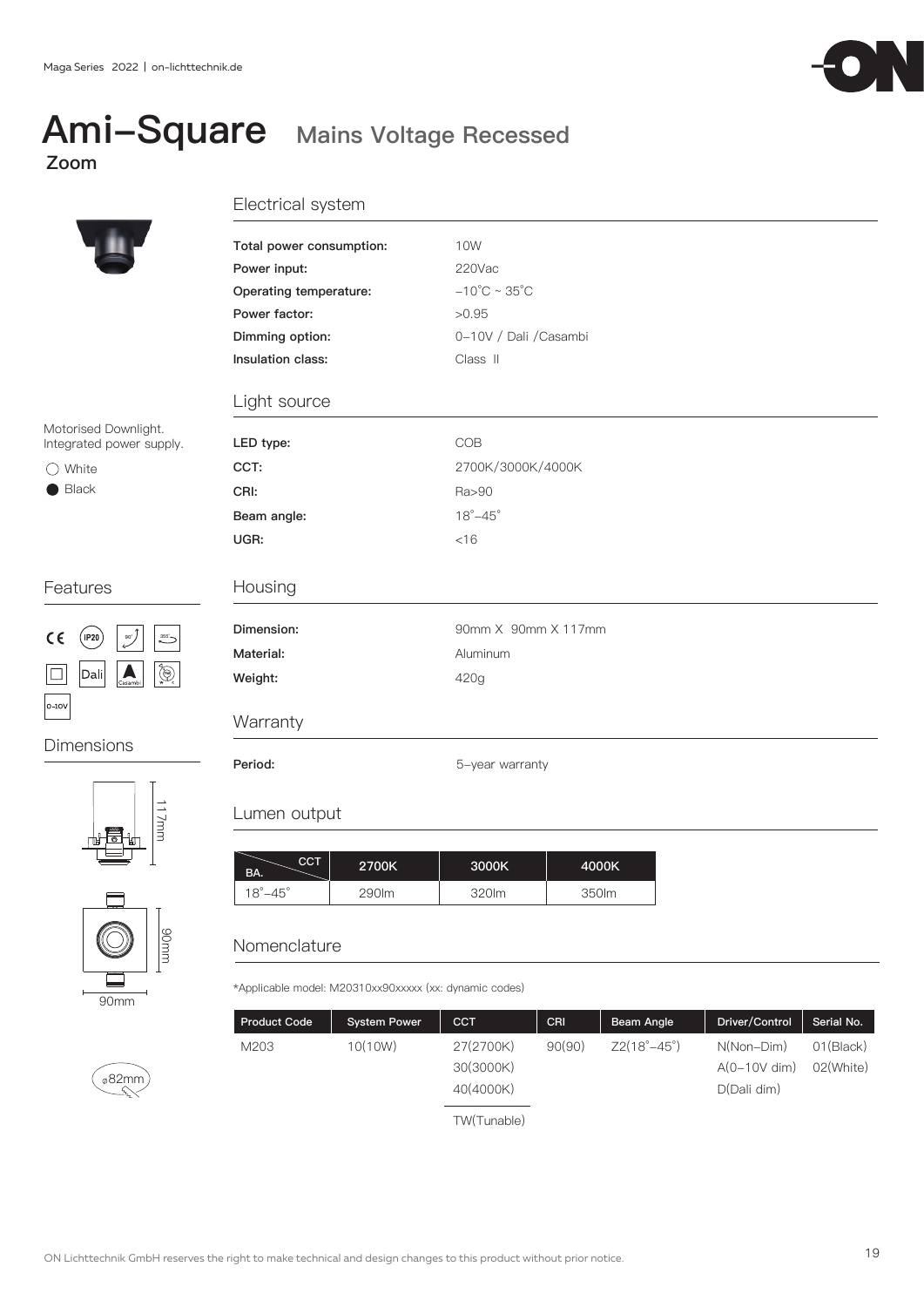# Filter

### Ami-Round Mains Voltage Recessed



#### Electrical system

|                                                                   | Total power consumption: | 10W                                |
|-------------------------------------------------------------------|--------------------------|------------------------------------|
|                                                                   | Power input:             | 220Vac                             |
|                                                                   |                          |                                    |
|                                                                   | Operating temperature:   | $-10^{\circ}$ C ~ 35 $^{\circ}$ C  |
|                                                                   | Power factor:            | >0.95                              |
|                                                                   | Dimming option:          | 0-10V / Dali / Casambi             |
|                                                                   | Insulation class:        | Class II                           |
|                                                                   | Light source             |                                    |
| Motorised Downlight.                                              |                          |                                    |
| Integrated power supply.                                          | LED type:                | <b>SMD</b>                         |
| $\bigcirc$ White                                                  | CCT:                     | 2700K/3000K/4000K                  |
| $\blacksquare$ Black                                              | CRI:                     | Ra>90                              |
|                                                                   | Beam angle:              | 15° /24° /38° /10° x35° /Honeycomb |
|                                                                   | UGR:                     | $<$ 16                             |
| Features                                                          | Housing                  |                                    |
| $C \in$<br>$($ IP20 $)$<br>$\overline{\mathscr{S}}$<br>355        | Dimension:               | 90mm X 114,5mm                     |
|                                                                   | Material:                | Aluminum                           |
| $\bigcirc \n\bigcirc$<br>Dali<br>$\overline{\phantom{a}}$ Casambi | Weight:                  | 445g                               |
| $0 - 10V$                                                         | Warranty                 |                                    |
| <b>Dimensions</b>                                                 |                          |                                    |
|                                                                   | Period:                  | 5-year warranty                    |
|                                                                   |                          |                                    |



**90mm**<br>90mm 114.5mm



82mm

Lumen output  $*$  The lumen output is measured by the original optics (7°).

| сст<br>BA. | 2700K | 3000K | 4000K |
|------------|-------|-------|-------|
|            | 370lm | 410lm | 450lm |

### Nomenclature

\*Applicable model: M2040xx90xxxxx (xx: dynamic codes)

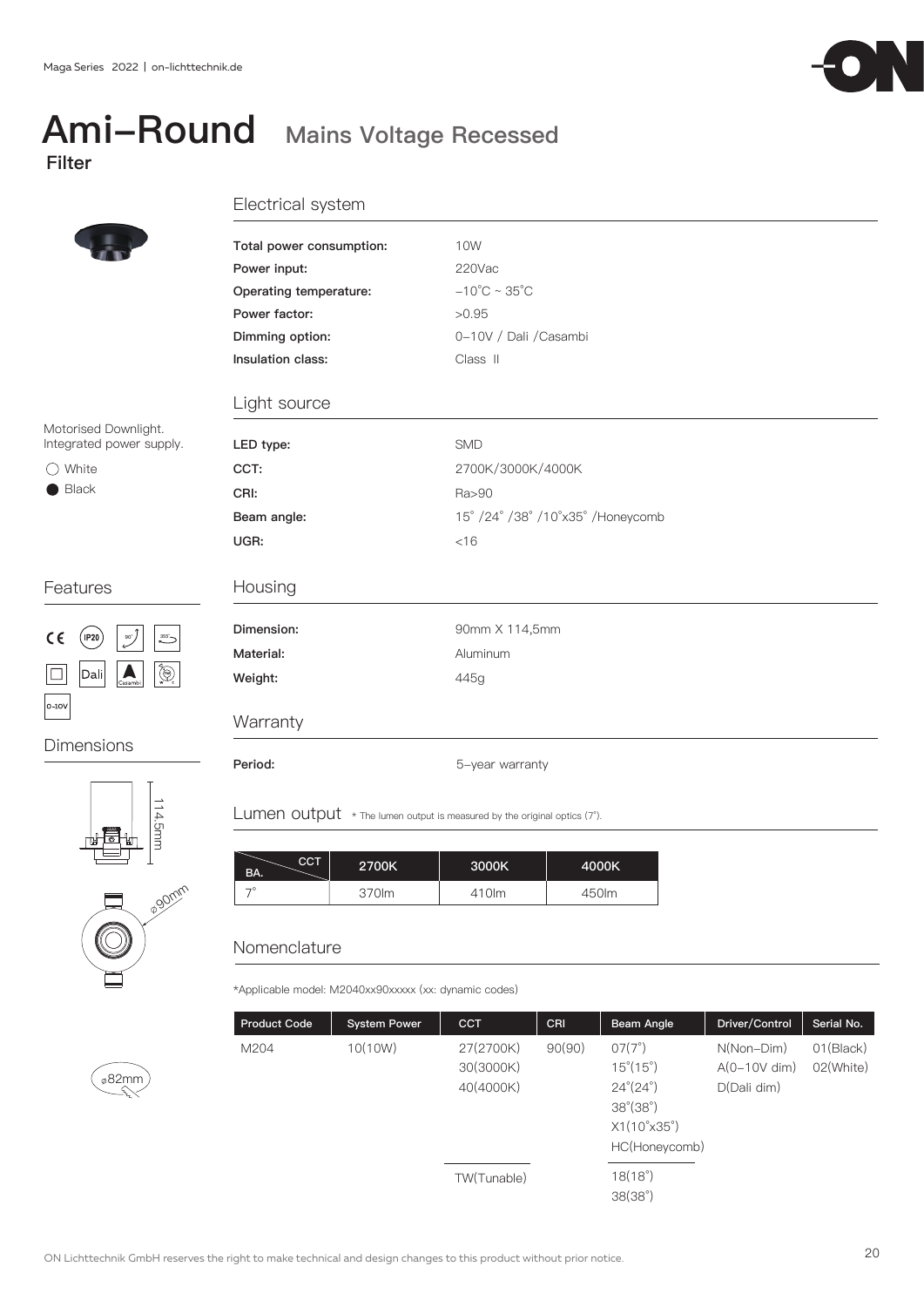# Ami-Rectangle Mains Voltage Recessed



### Electrical system

|                                                                            | Total power consumption: | 10W*2                              |
|----------------------------------------------------------------------------|--------------------------|------------------------------------|
|                                                                            | Power input:             | 220Vac                             |
|                                                                            | Operating temperature:   | $-10^{\circ}$ C ~ 35 $^{\circ}$ C  |
|                                                                            | Power factor:            | >0.95                              |
|                                                                            | Dimming option:          | 0-10V / Dali / Casambi             |
|                                                                            | Insulation class:        | Class II                           |
|                                                                            | Light source             |                                    |
| Motorised Downlight.                                                       |                          |                                    |
| Integrated power supply.                                                   | LED type:                | <b>SMD</b>                         |
| $\bigcirc$ White                                                           | CCT:                     | 2700K/3000K/4000K                  |
| $\blacksquare$ Black                                                       | CRI:                     | Ra>90                              |
|                                                                            | Beam angle:              | 15° /24° /38° /10° x35° /Honeycomb |
|                                                                            | UGR:                     | $<$ 16                             |
| Features                                                                   | Housing                  |                                    |
| $\circ$ $\circ$ $\circ$<br>$\epsilon$<br>$($ IP20 $)$<br>$355 -$           | Dimension:               | 90mm X 180mm X 114,5mm             |
|                                                                            | Material:                | Aluminum                           |
| $\bigotimes_{\kappa}^{\infty}$<br>Dali<br>$\overline{\phantom{a}}$ Casambi | Weight:                  | 885g                               |
| $ 0 - 10V $                                                                | Warranty                 |                                    |
| Dimensions                                                                 | Period:                  | 5-year warranty                    |
|                                                                            |                          |                                    |



114.5mm 114.5mm



Lumen output \* The lumen output is measured by the original optics (7°).

| <b>CCT</b><br>BA. | 2700K        | 3000K    | 4000K    |
|-------------------|--------------|----------|----------|
|                   | $370$ m $*2$ | 410 lm*2 | 450 lm*2 |

### Nomenclature

\*Applicable model: M20520xx90xxxxx (xx: dynamic codes)

| <b>Product Code</b> | <b>System Power</b> | <b>CCT</b>                          | CRI    | Beam Angle                                                                                                                                          | Driver/Control                                | Serial No.             |
|---------------------|---------------------|-------------------------------------|--------|-----------------------------------------------------------------------------------------------------------------------------------------------------|-----------------------------------------------|------------------------|
| M205                | 20(20W)             | 27(2700K)<br>30(3000K)<br>40(4000K) | 90(90) | $07(7^{\circ})$<br>$15^{\circ}(15^{\circ})$<br>$24^{\circ}(24^{\circ})$<br>$38^{\circ}(38^{\circ})$<br>$X1(10^{\circ}x35^{\circ})$<br>HC(Honeycomb) | $N(Non-Dim)$<br>$A(0-10V$ dim)<br>D(Dali dim) | 01(Black)<br>02(White) |
|                     |                     | TW(Tunable)                         |        | 18(18°)<br>38(38°)                                                                                                                                  |                                               |                        |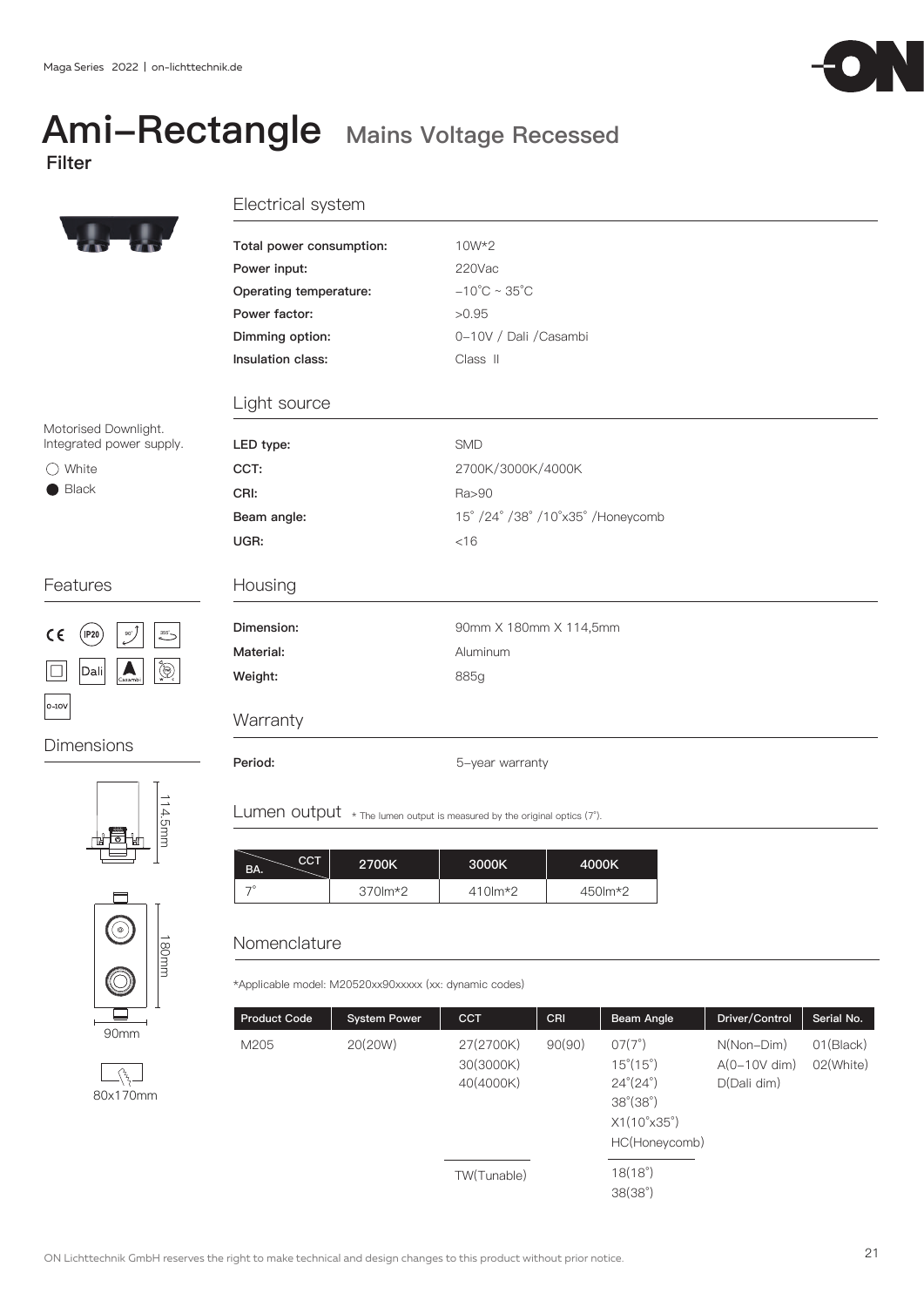### Ami-Square Mains Voltage Recessed Filter



### Electrical system

| Total power consumption:<br>Power input: | 10W<br>220Vac                                                         |                                                                                         |  |  |
|------------------------------------------|-----------------------------------------------------------------------|-----------------------------------------------------------------------------------------|--|--|
|                                          |                                                                       |                                                                                         |  |  |
|                                          |                                                                       |                                                                                         |  |  |
|                                          |                                                                       |                                                                                         |  |  |
|                                          |                                                                       |                                                                                         |  |  |
|                                          |                                                                       |                                                                                         |  |  |
| Insulation class:                        | Class II                                                              |                                                                                         |  |  |
| Light source                             |                                                                       |                                                                                         |  |  |
| LED type:                                | <b>SMD</b>                                                            |                                                                                         |  |  |
| CCT:                                     | 2700K/3000K/4000K                                                     |                                                                                         |  |  |
| CRI:                                     | Ra>90                                                                 |                                                                                         |  |  |
| Beam angle:                              | 15° /24° /38° /10° x35° /Honeycomb                                    |                                                                                         |  |  |
| UGR:                                     | $<$ 16                                                                |                                                                                         |  |  |
| Housing                                  |                                                                       |                                                                                         |  |  |
| Dimension:                               | 90mm X 90mm X 114,5mm                                                 |                                                                                         |  |  |
| Material:                                | Aluminum                                                              |                                                                                         |  |  |
| Weight:                                  | 420g                                                                  |                                                                                         |  |  |
| Warranty                                 |                                                                       |                                                                                         |  |  |
|                                          |                                                                       |                                                                                         |  |  |
|                                          |                                                                       |                                                                                         |  |  |
|                                          | Operating temperature:<br>Power factor:<br>Dimming option:<br>Period: | $-10^{\circ}$ C ~ 35 $^{\circ}$ C<br>>0.95<br>0-10V / Dali / Casambi<br>5-year warranty |  |  |







 $\overset{\circ}{\text{682mm}}$ 

Lumen output \* The lumen output is measured by the original optics (7°).

| CCT.<br>BA. | 2700K | 3000K | 4000K |
|-------------|-------|-------|-------|
|             | 370lm | 410lm | 450lm |

### Nomenclature

\*Applicable model: M20610xx90xxxxx (xx: dynamic codes)

| <b>Product Code</b> | <b>System Power</b> | <b>CCT</b>                          | CRI    | Beam Angle                                                                                                                                          | Driver/Control                              | Serial No.                       |
|---------------------|---------------------|-------------------------------------|--------|-----------------------------------------------------------------------------------------------------------------------------------------------------|---------------------------------------------|----------------------------------|
| M206                | 10(10W)             | 27(2700K)<br>30(3000K)<br>40(4000K) | 90(90) | $07(7^{\circ})$<br>$15^{\circ}(15^{\circ})$<br>$24^{\circ}(24^{\circ})$<br>$38^{\circ}(38^{\circ})$<br>$X1(10^{\circ}x35^{\circ})$<br>HC(Honeycomb) | N(Non-Dim)<br>$A(0-10V$ dim)<br>D(Dali dim) | 01(B <sub>l</sub> )<br>02(White) |
|                     |                     | TW(Tunable)                         |        | 18(18°)<br>38(38°)                                                                                                                                  |                                             |                                  |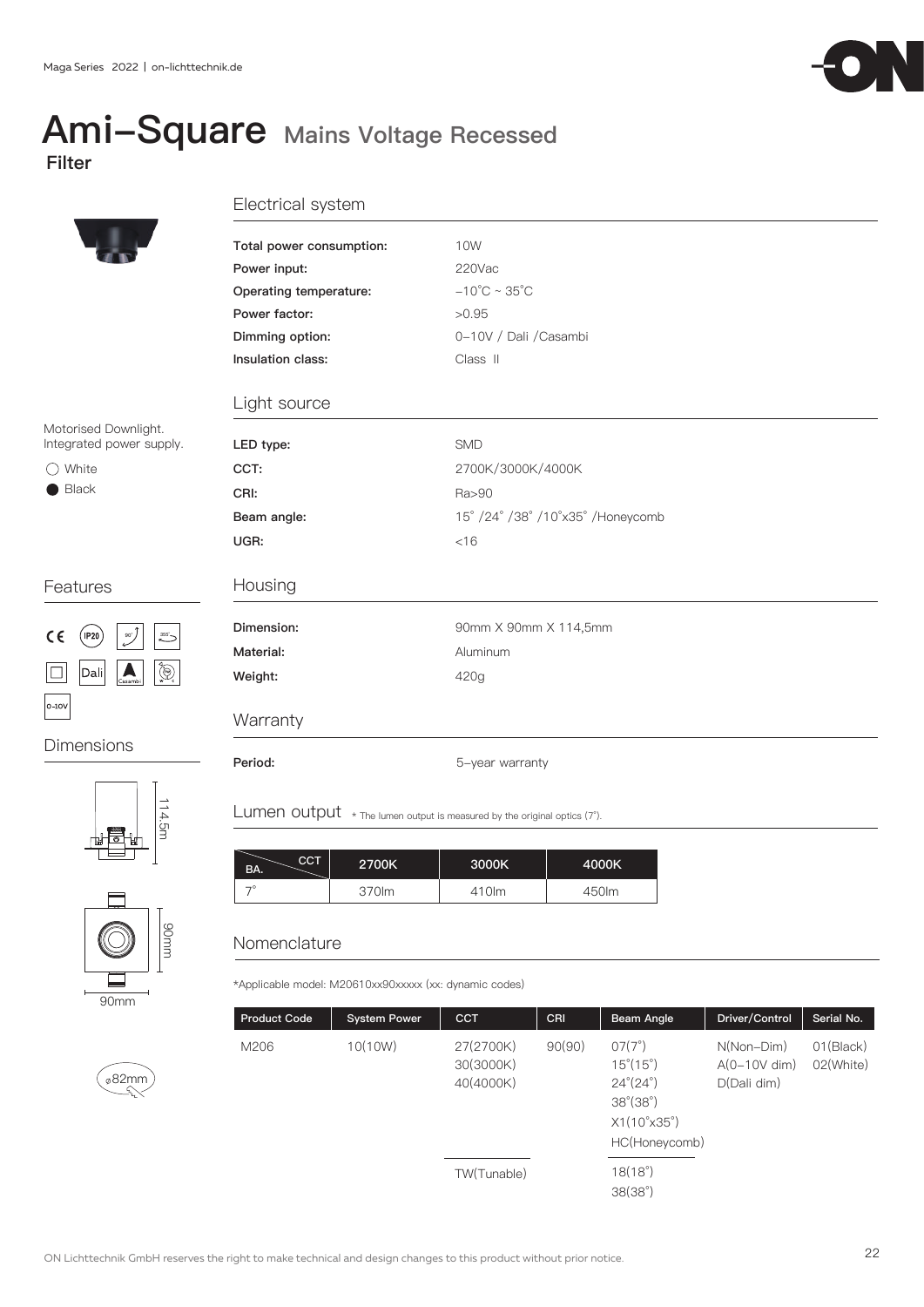## Illuminance distance data

### **Ami-Zoom 15°**

10W

| h(m) | E( x)   | $S$ B(sq.m) |
|------|---------|-------------|
|      | 2212.77 | 0.1         |
| 2    | 553.19  | 0.2         |
| 3    | 245.86  | 0.5         |
|      | 138.30  | 0.9         |
| 5    | 88.51   | 1.3         |
|      |         |             |

**45°**

| h(m) | E( x)  | $S$ B(sq.m) |
|------|--------|-------------|
|      | 630.69 | 0.6         |
| 2    | 157.67 | 2.3         |
| 3    | 70.08  | 5.1         |
| 4    | 39.42  | 9.0         |
| 5    | 25.23  | 141         |

### **Ami-Filter 10°**

9W



### **Cubo 10°**

9W

| h(m) | E( x)   | $S$ B(sq.m) |
|------|---------|-------------|
|      | 6525.81 | 0.025       |
| 2    | 1631.45 | 0.1         |
| З    | 725.09  | 0.3         |
|      | 407.86  | 0.4         |
| ц    | 261.03  | 0.7         |



| $S_B(sq.m)$ |
|-------------|
|             |
|             |
|             |
|             |
|             |
|             |
|             |

### **Casa 30°**



| ---- |      |         |             |
|------|------|---------|-------------|
| 12W  | h(m) | E( x)   | $S_B(sq.m)$ |
|      |      | 2310.93 | 0.2         |
|      |      | 577.73  | 0.9         |
|      | 3    | 256.77  | 2.1         |
|      |      | 144.43  | 3.8         |
|      | 5    | 92.44   | 5.9         |
|      |      |         |             |

| <b>Bande</b> | $38^\circ$ |
|--------------|------------|
| 6W           |            |
|              |            |
|              | 2          |
|              |            |

| 6W             | h(m) | E( x)  | $S_B(sq.m)$ |
|----------------|------|--------|-------------|
|                |      | 707.40 | 0.4         |
| <b>CALLAND</b> | 2    | 176.85 | 1.5         |
|                | З    | 78.60  | 3.4         |
|                |      | 44.21  | 6.1         |
|                | 5    | 28.30  | 9.5         |
|                |      |        |             |

| <b>Bande</b> | 38 <sup>°</sup> |
|--------------|-----------------|
| .            | hí              |



| 11W            | h(m) | E( x)   | $S_B(sq.m)$ |
|----------------|------|---------|-------------|
|                |      | 1285.18 | 0.2         |
|                |      | 321.30  | 0.9         |
| <b>CALLAGE</b> | З    | 142.80  | 2.0         |
|                |      | 80.32   | 3.6         |
|                | 5    | 51.41   | 5.6         |
|                |      |         |             |





| pano           |      |         |             |
|----------------|------|---------|-------------|
| 20W            | h(m) | E( x)   | $S_B(sq.m)$ |
|                |      | 2744.10 | 0.2         |
|                | 2    | 686.03  | 0.8         |
| <b>CALLAND</b> | 3    | 304.90  | 1.8         |
|                |      | 171.51  | 3.3         |
|                | 5    | 109.76  | 5.1         |
|                |      |         |             |

**Bande diffuser Flood**





#### **Bande diffuser Flood**

| <b>20W</b> |  |
|------------|--|
| ۰.         |  |

| 20W | h(m) | E( x)  | $S_B(sq.m)$                            |
|-----|------|--------|----------------------------------------|
|     |      | 452.45 | 5.3                                    |
|     | っ    | 113.11 | 21.2<br>50.27<br>47.8<br>28.28<br>84.9 |
| ۰.  | З    |        |                                        |
|     |      |        |                                        |
|     | 5    | 18.10  | 132.7                                  |
|     |      |        |                                        |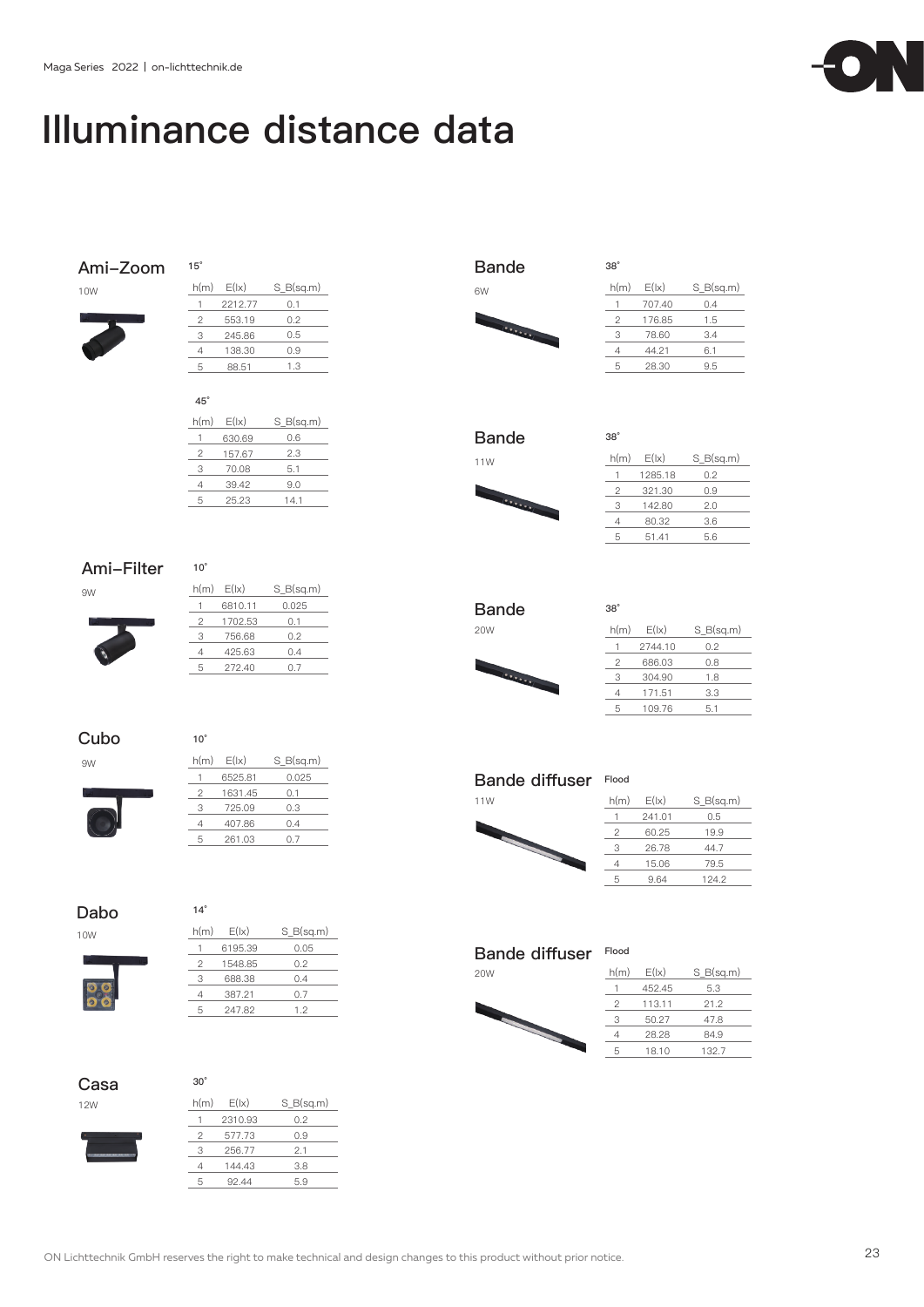## Illuminance distance data

| Ami-Pendant | $10^{\circ}$   |         |             |
|-------------|----------------|---------|-------------|
| 9W          | h(m)           | E( x)   | $S_B(sq.m)$ |
|             | $\mathbf{1}$   | 8318.94 | 0.025       |
|             | $\mathbf{2}$   | 2079.74 | 0.1         |
|             | 3              | 924.33  | 0.2         |
|             | $\overline{4}$ | 519.93  | 0.4         |
|             | 5              | 332.76  | 0.6         |
|             |                |         |             |
| Canos       | $36^\circ$     |         |             |
| 7W          | h(m)           | E( x)   | $S_B(sq.m)$ |
|             | 1              | 1264.97 | 0.3         |
|             | $\overline{c}$ | 316.24  | 1.2         |
|             | 3              | 140.55  | 2.7         |
|             | 4              | 79.06   | 4.7         |
|             | 5              | 50.60   | 7.4         |
| Navia       | $24^\circ$     |         |             |
| 7W          | h(m)           | E( x)   | $S_B(sq.m)$ |
|             | 1              | 2207.84 | 0.1         |
|             | $\mathbf{2}$   | 551.96  | 0.5         |
|             | 3              | 245.32  | 1.2         |
|             | $\sqrt{4}$     | 137.99  | 2.1         |
|             | 5              | 88.31   | 3.2         |
| Mona        | $17^\circ$     |         |             |
| <b>12W</b>  | h(m)           | E( x)   | $S_B(sq.m)$ |
|             | 1              | 4386.02 | 0.1         |
|             | $\overline{c}$ | 1096.51 | 0.3         |
|             | 3              | 487.34  | 0.7         |
|             | 4              | 274.13  | 1.2         |
|             | 5              | 175.44  | 1.9         |
|             | $30^{\circ}$   |         |             |
|             | h(m)           | E( x)   | $S_B(sq.m)$ |
|             | 1              | 2191.34 | 0.2         |
|             | $\sqrt{2}$     | 547.84  | 0.9         |
|             | 3              | 243.48  | 2.1         |
|             | $\sqrt{4}$     | 136.96  | 3.7         |
|             | 5              | 87.65   | 5.7         |

#### **Marmor Wallwasher**

12W



| h(m) | E( x)  | $S$ B(sq.m) |
|------|--------|-------------|
|      | 688.68 | 0.5         |
| 2    | 172.17 | 2.0         |
| 3    | 76.52  | 4.5         |
|      | 43.04  | 8.0         |
| 5    | 27.55  | 12.5        |
|      |        |             |

| Polo_50 | 20 <sup>°</sup> |
|---------|-----------------|
|         |                 |



| h(m) | E( x)   | $S_B(sq.m)$ |
|------|---------|-------------|
|      | 6928.53 | 0.1         |
| 2    | 1732.13 | 0.4         |
| 3    | 769.84  | 1.0         |
| 4    | 433.03  | 1.7         |
| 5    | 277.14  | 2.7         |
|      |         |             |

**38°**

| h(m) | E( x)   | $S$ B(sq.m) |
|------|---------|-------------|
|      | 2897.45 | 0.4         |
| 2    | 724.36  | 1.5         |
| З    | 321.94  | 3.3         |
| 4    | 181.09  | 5.8         |
| 5    | 115.90  | 9.1         |

#### **55°**

| h(m) | E( x)   | $S$ B(sq.m) |
|------|---------|-------------|
|      | 1364.51 | 0.8         |
| 2    | 341.13  | 3.3         |
| 3    | 151.61  | 7.5         |
| 4    | 85.28   | 13.4        |
| 5    | 54.58   | 20.9        |

**Polo\_70 15°**



 $1 19004.11 0.1$  4751.03 0.3 2111.57 0.6 1187.76 1.0 760.16 1.6 h(m)  $E(k)$  S\_B(sq.m)

**24°**

| h(m) | E( x)    | $S$ B(sq.m) |  |
|------|----------|-------------|--|
|      | 13170.26 | 0.1         |  |
| 2    | 3292.56  | 0.5         |  |
| З    | 1463.36  | 11          |  |
| Δ    | 823.14   | 1.9         |  |
| ц    | 526.81   | 3.0         |  |
|      |          |             |  |

#### **38°**

| h(m) | E( x)   | $S$ B(sq.m) |
|------|---------|-------------|
| 1    | 5141.55 | 0.3         |
| 2    | 1285.39 | 1.3         |
| З    | 571.28  | 3.0         |
| 4    | 321.35  | 5.4         |
| 5    | 205.66  | 8.4         |